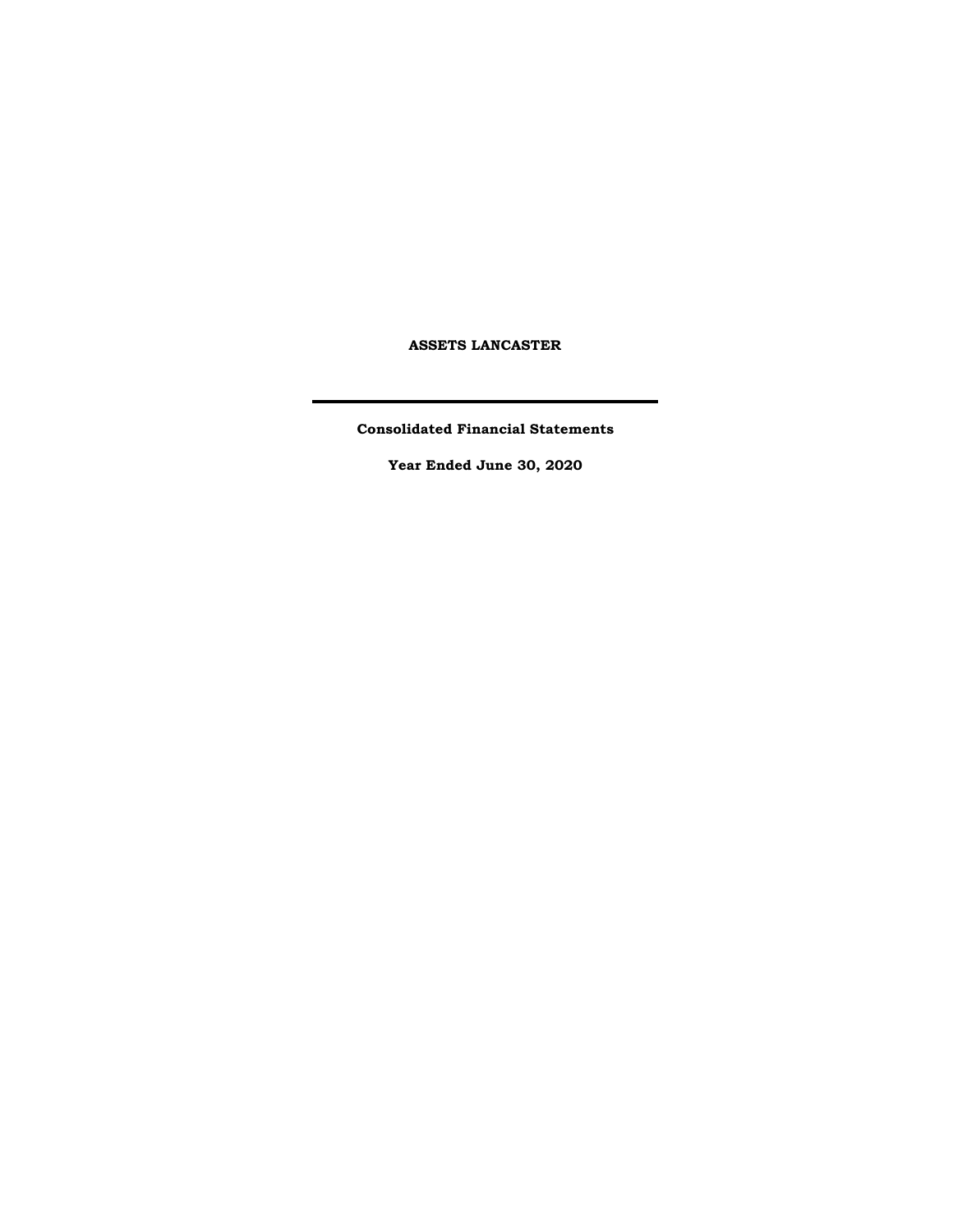# ASSETS LANCASTER CONSOLIDATED FINANCIAL STATEMENTS YEAR ENDED JUNE 30, 2020

# TABLE OF CONTENTS

| Independent Auditors' Report                   |               |
|------------------------------------------------|---------------|
| Consolidated Statements of Financial Position  | Pages 4-5     |
| Consolidated Statements of Activities          | Pages 6-7     |
| Consolidated Statements of Functional Expenses | Page 8-9      |
| Consolidated Statements of Cash Flows          | Page 10       |
| Notes to Consolidated Financial Statements     | Pages $11-21$ |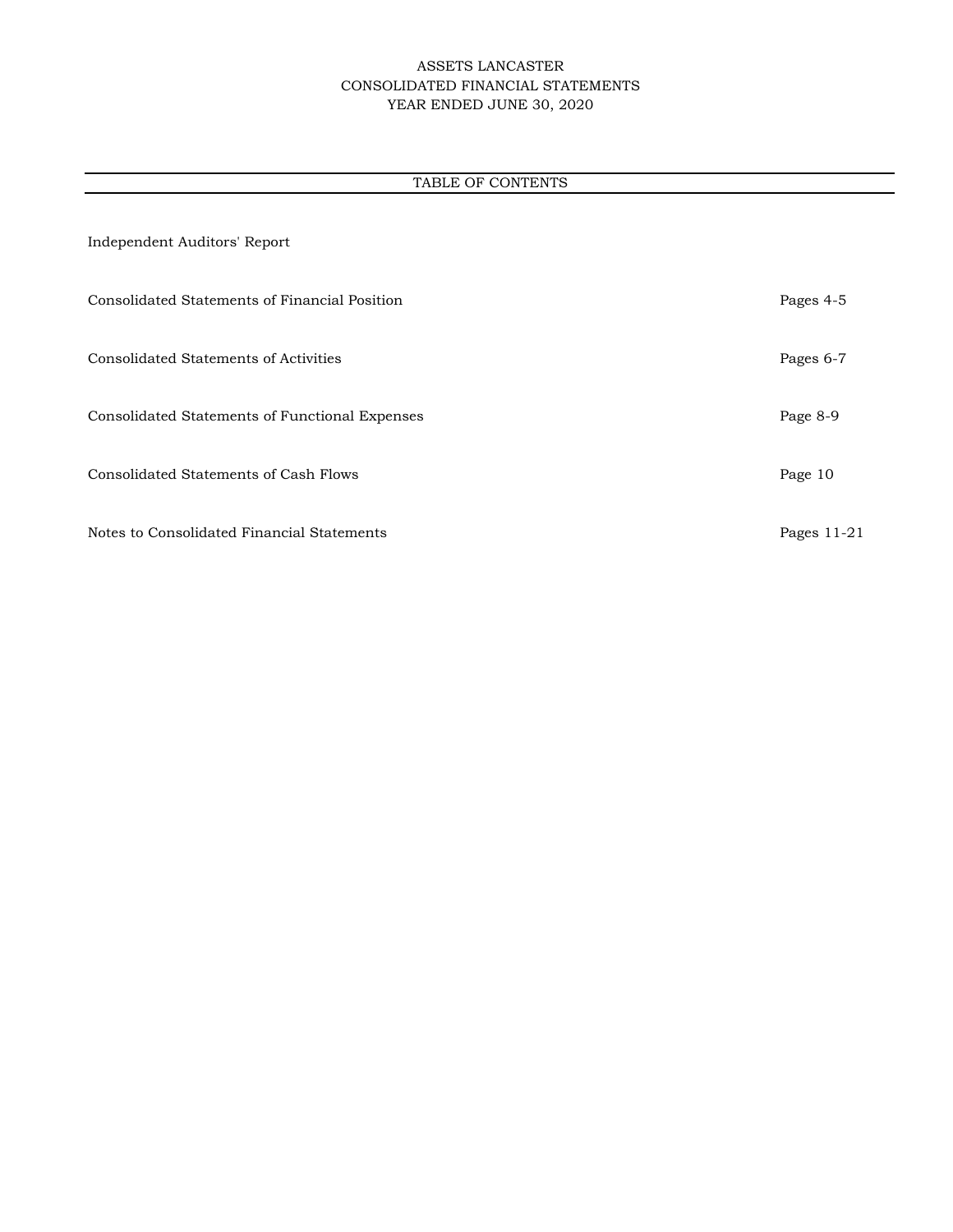**BERTZ, HESS & CO., LLP** CERTIFIED PUBLIC ACCOUNTANTS BUSINESS AND FINANCIAL CONSULTANTS

36 EAST KING STREET LANCASTER, PA 17602-2896

(717) 393-0767 FAX: (717) 293-8560 800-522-9967 www.bertzhess.com



# INDEPENDENT AUDITORS' REPORT

To the Board of Directors

ASSETS Lancaster

Lancaster, Pennsylvania

We have audited the accompanying consolidated financial statements of ASSETS Lancaster (a nonprofit organization) and subsidiary, which comprise the consolidated statements of financial position as of June 30, 2020 and 2019, and the related consolidated statements of activities, functional expenses and cash flows for the years then ended, and the related notes to the consolidated financial statements.

## **Management's Responsibility for the Financial Statements**

Management is responsible for the preparation and fair presentation of these consolidated financial statements in accordance with accounting principles generally accepted in the United States of America; this includes the design, implementation and maintenance of internal control relevant to the preparation and fair presentation of consolidated financial statements that are free from material misstatement, whether due to fraud or error.

## **Auditors' Responsibility**

Our responsibility is to express an opinion on these consolidated financial statements based on our audits. We conducted our audits in accordance with auditing standards generally accepted in the United States of America. Those standards require that we plan and perform the audit to obtain reasonable assurance about whether the consolidated financial statements are free from material misstatement.

An audit involves performing procedures to obtain audit evidence about the amounts and disclosures in the consolidated financial statements. The procedures selected depend on the auditor's judgment, including the assessment of the risks of material misstatement of the consolidated financial statements, whether due to fraud or error. In making those risk assessments, the auditor considers internal control relevant to the entity's preparation and fair presentation of the consolidated financial statements in order to design audit procedures that are appropriate in the circumstances, but not for the purpose of expressing an opinion on the effectiveness of the entity's internal control. Accordingly, we express no such opinion. An audit also includes evaluating the appropriateness of accounting policies used and the reasonableness of significant accounting estimates made by management, as well as evaluating the overall presentation of the consolidated financial statements.

We believe that the audit evidence we have obtained is sufficient and appropriate to provide a basis for our audit opinion.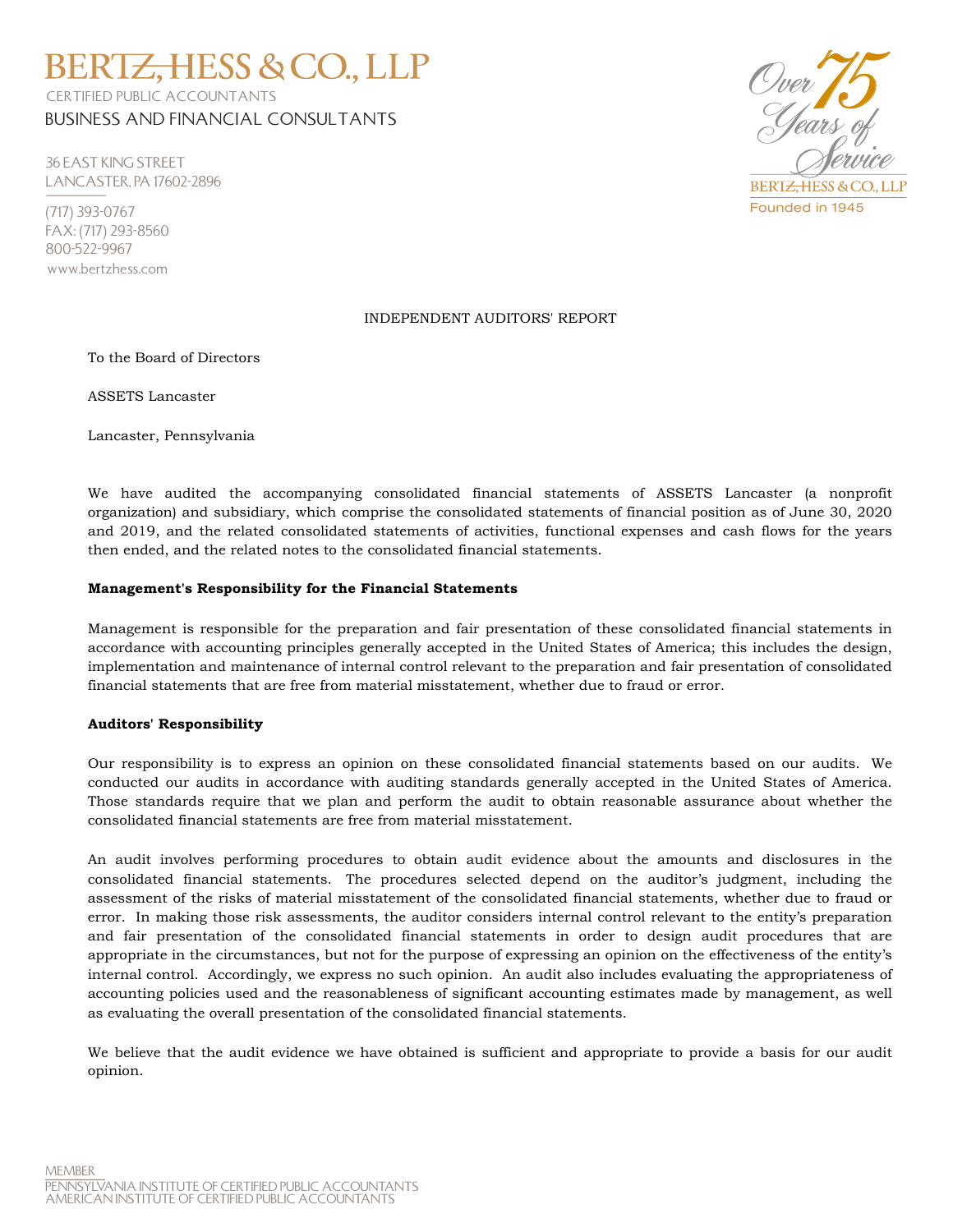To the Board of Directors ASSETS Lancaster Lancaster, Pennsylvania

## **Opinion**

In our opinion, the consolidated financial statements referred to above present fairly, in all material respects, the financial position of ASSETS Lancaster and subsidiary as of June 30, 2020 and 2019, and the changes in their net assets and their cash flows for the years then ended in accordance with accounting principles generally accepted in the United States of America.

*Bertz, Hess & Co., LLP*

BERTZ, HESS & CO., LLP Lancaster, Pennsylvania February 15, 2021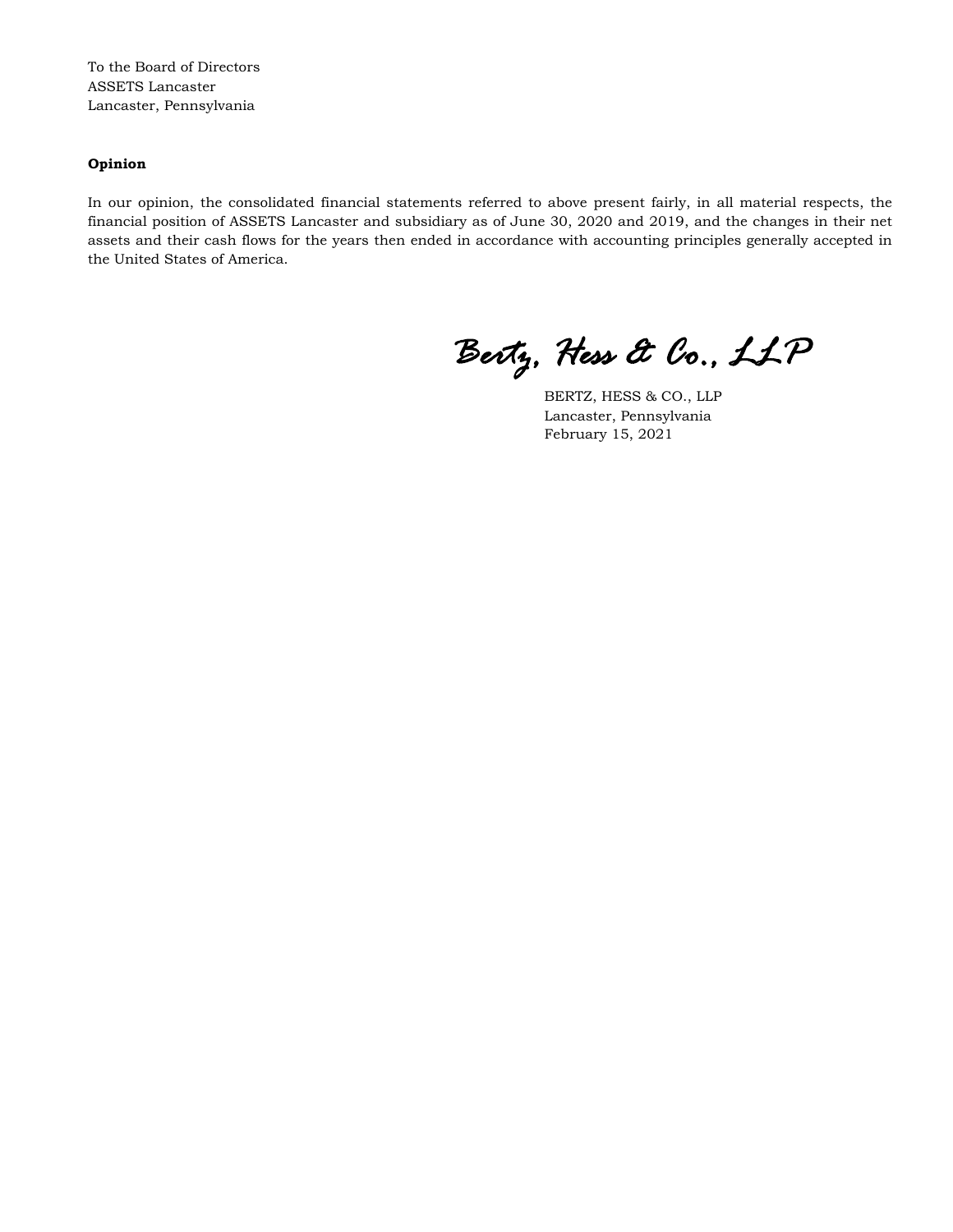# ASSETS LANCASTER CONSOLIDATED STATEMENTS OF FINANCIAL POSITION JUNE 30, 2020 AND 2019

| <b>ASSETS</b>                                                      | 2020            | 2019            |
|--------------------------------------------------------------------|-----------------|-----------------|
|                                                                    |                 |                 |
| <b>CURRENT ASSETS</b>                                              |                 |                 |
| Cash                                                               | \$<br>657,116   | 740,008<br>\$   |
| Accounts receivable                                                | 39,419          | 40,590          |
| Notes receivable, microloans (net of allowance for uncollectible   |                 |                 |
| accounts of \$17,423 and \$10,683 for 2020 and 2019, respectively) | 127,243         | 61,683          |
| Grants receivable                                                  | 37,500          | 23,442          |
| Interest receivable                                                | 250             |                 |
| Unconditional promises to give                                     | 15,500          | 6,401           |
| Prepaid expenses                                                   | 5,148           | 6,863           |
|                                                                    |                 |                 |
| <b>Total Current Assets</b>                                        | 882,176         | 878,987         |
|                                                                    |                 |                 |
| PROPERTY AND EQUIPMENT, At Cost                                    |                 |                 |
| Office furniture                                                   | 31,606          | 31,606          |
| Computer equipment                                                 | 39,236          | 53,702          |
| Less accumulated depreciation                                      | (48, 011)       | (53, 551)       |
|                                                                    |                 |                 |
| Net Property and Equipment                                         | 22,831          | 31,757          |
|                                                                    |                 |                 |
| <b>OTHER ASSETS</b>                                                |                 |                 |
| Loan capital participation receivable                              | 200,000         |                 |
| Notes receivable, microloans, long-term                            | 132,170         | 121,136         |
|                                                                    |                 |                 |
| <b>Total Other Assets</b>                                          | 332,170         | 121,136         |
|                                                                    |                 |                 |
| <b>TOTAL ASSETS</b>                                                | \$<br>1,237,177 | \$<br>1,031,880 |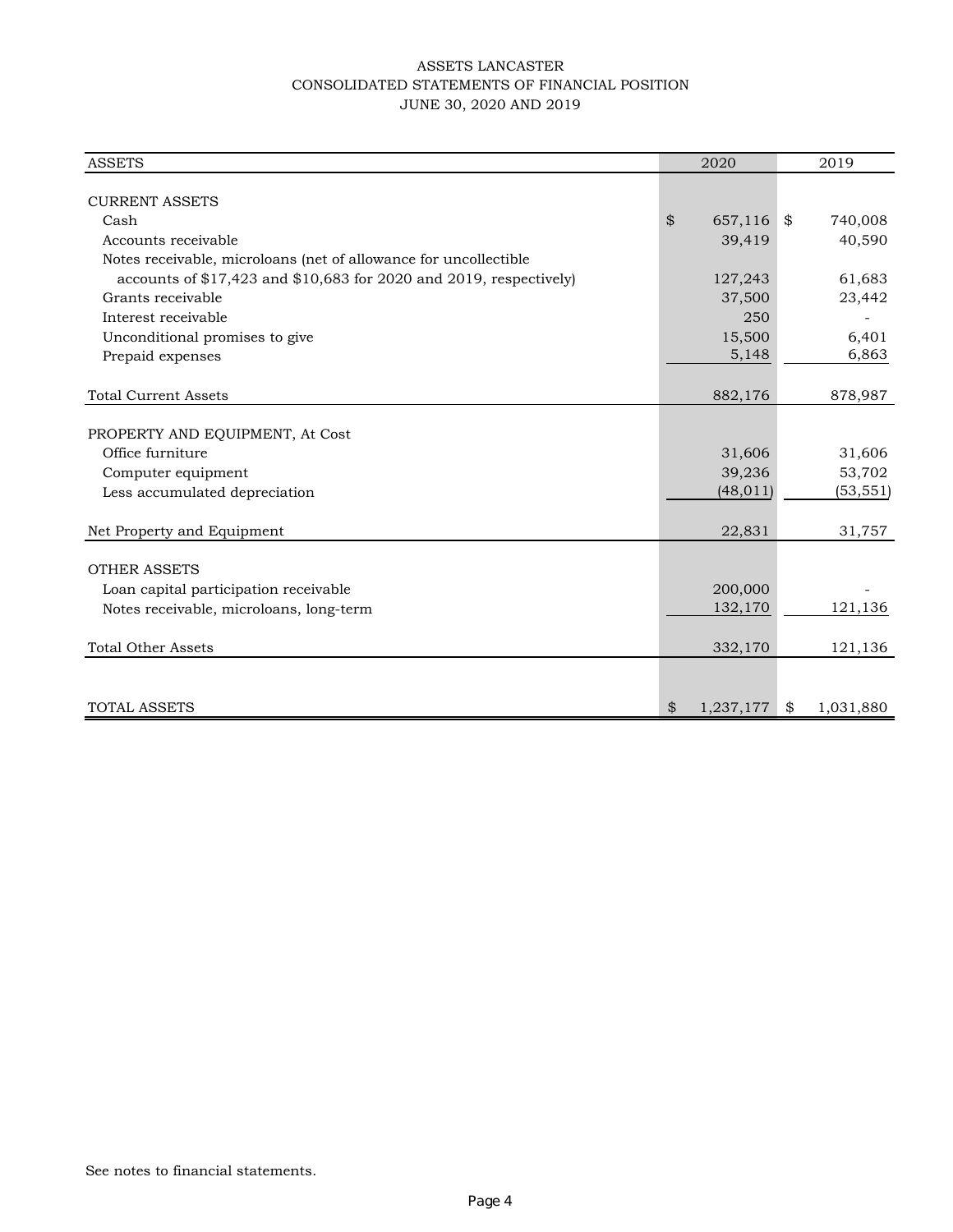| LIABILITIES AND NET ASSETS       | 2020            | 2019            |
|----------------------------------|-----------------|-----------------|
|                                  |                 |                 |
| <b>CURRENT LIABILITIES</b>       |                 |                 |
| Notes payable                    | \$<br>199,674   | 81,367<br>\$    |
| Line of credit                   |                 | 130,000         |
| Accounts payable                 | 19,140          | 14,773          |
| Escrow payable                   | 4,640           | 5,374           |
| Accrued payroll                  | 63,366          | 46,558          |
| Compensated absences             | 26,375          | 19,466          |
|                                  |                 |                 |
| <b>Total Current Liabilities</b> | 313,195         | 297,538         |
|                                  |                 |                 |
| LONG TERM LIABILITIES            |                 |                 |
| Notes payable                    | 301,220         | 180,267         |
| TOTAL LIABILITIES                | 614,415         | 477,805         |
|                                  |                 |                 |
| <b>NET ASSETS</b>                |                 |                 |
| Without donor restrictions       | 114,804         | (53, 012)       |
| With donor restrictions          | 507,958         | 607,087         |
|                                  |                 |                 |
| TOTAL NET ASSETS                 | 622,762         | 554,075         |
|                                  |                 |                 |
|                                  |                 |                 |
|                                  |                 |                 |
|                                  |                 |                 |
|                                  |                 |                 |
|                                  |                 |                 |
| TOTAL LIABILITIES AND NET ASSETS | \$<br>1,237,177 | \$<br>1,031,880 |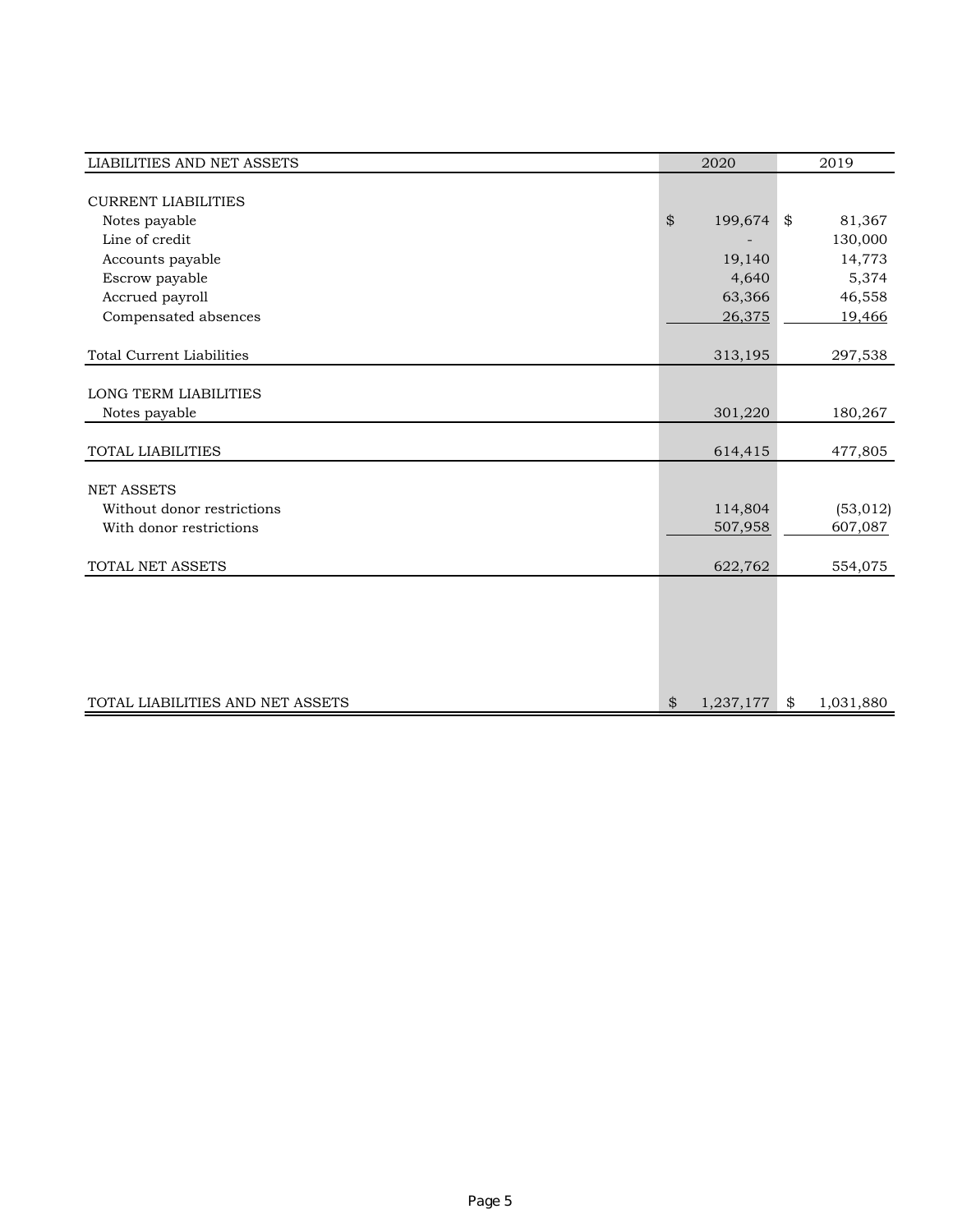# ASSETS LANCASTER CONSOLIDATED STATEMENTS OF ACTIVITIES FOR THE YEAR ENDED JUNE 30, 2020

|                                       | Without Donor       | With Donor             | 2020                                  |  |
|---------------------------------------|---------------------|------------------------|---------------------------------------|--|
|                                       | Restrictions        | Restrictions           | Totals                                |  |
|                                       |                     |                        |                                       |  |
| PUBLIC SUPPORT AND OTHER INCOME       |                     |                        |                                       |  |
| Government Grants                     |                     |                        |                                       |  |
| City grants                           | \$<br>$5,000$ \$    |                        | \$<br>5,000                           |  |
| Federal grants                        | 344,236             | 20,980                 | 365,216                               |  |
| Contributions and Other Grants        |                     |                        |                                       |  |
| Foundation grants                     | 311,500             |                        | 311,500                               |  |
| Corporate contributions               | 114,606             |                        | 114,606                               |  |
| Individual contributions              | 142,948             |                        | 142,948                               |  |
| In-kind contributions                 | 1,319               |                        | 1,319                                 |  |
| Other Income                          |                     |                        |                                       |  |
| Program income                        | 1,125,707           |                        | 1,125,707                             |  |
| Interest income                       | 18,363              |                        | 18,363                                |  |
| Miscellaneous income                  | 1,403               | L,                     | 1,403                                 |  |
|                                       |                     |                        |                                       |  |
| Total Public Support and Other Income | 2,065,082           | 20,980                 | 2,086,062                             |  |
| <b>EXPENSES</b>                       |                     |                        |                                       |  |
| Program services                      | 1,734,426           |                        | 1,734,426                             |  |
| Management and general                | 179,195             |                        | 179,195                               |  |
| Fundraising                           | 103,754             |                        | 103,754                               |  |
|                                       |                     |                        |                                       |  |
| <b>Total Expenses</b>                 | 2,017,375           |                        | 2,017,375                             |  |
| TOTAL PUBLIC SUPPORT AND OTHER        |                     |                        |                                       |  |
| INCOME IN EXCESS (DEFICIENCY)         |                     |                        |                                       |  |
| OF EXPENSES                           | 47,707              | 20,980                 | 68,687                                |  |
|                                       |                     |                        |                                       |  |
| OTHER CHANGES IN NET ASSETS           |                     |                        |                                       |  |
| Net assets released from restrictions | 120,109             | (120,109)              |                                       |  |
|                                       |                     |                        |                                       |  |
| CHANGE IN NET ASSETS                  | \$<br>167,816       | $(99, 129)$ \$<br>- \$ | 68,687                                |  |
|                                       |                     |                        |                                       |  |
| NET ASSETS, BEGINNING                 | \$<br>$(53,012)$ \$ | 607,087                | \$<br>554,075                         |  |
|                                       |                     |                        |                                       |  |
| Change in Net Assets                  | 167,816             | (99, 129)              | 68,687                                |  |
| NET ASSETS, ENDING                    | \$<br>114,804 \$    | 507,958                | $\boldsymbol{\mathcal{L}}$<br>622,762 |  |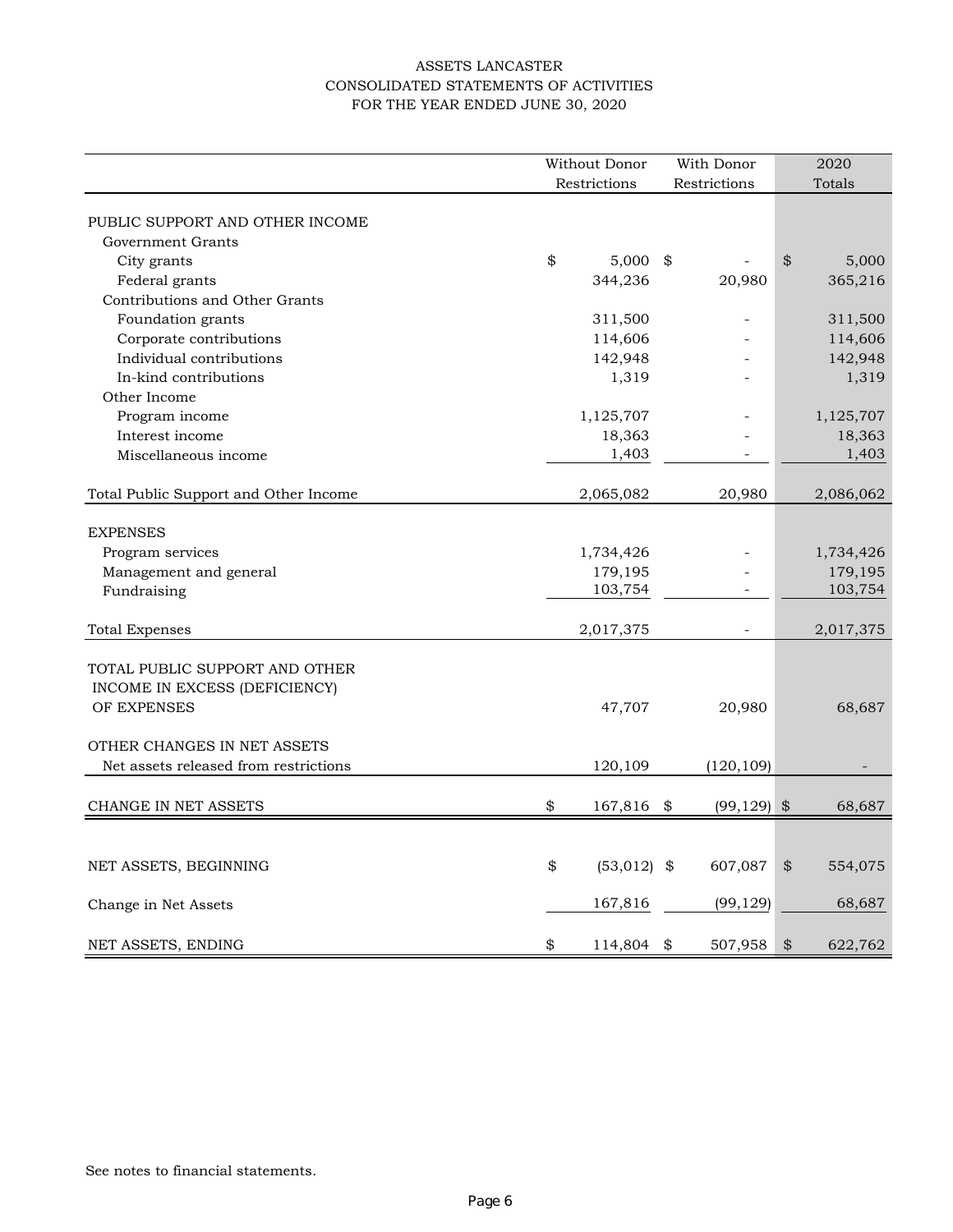# ASSETS LANCASTER CONSOLIDATED STATEMENTS OF ACTIVITIES FOR THE YEAR ENDED JUNE 30, 2019

|                                                      | Without Donor |                |              | With Donor |               | 2019      |
|------------------------------------------------------|---------------|----------------|--------------|------------|---------------|-----------|
|                                                      | Restrictions  |                | Restrictions |            |               | Totals    |
|                                                      |               |                |              |            |               |           |
| PUBLIC SUPPORT AND OTHER INCOME<br>Government Grants |               |                |              |            |               |           |
| City grants                                          | \$            | $5,000$ \$     |              |            | \$            | 5,000     |
| Federal grants                                       |               | 239,550        |              | 441,378    |               | 680,928   |
| Contributions and Other Grants                       |               |                |              |            |               |           |
| Foundation grants                                    |               | 193,728        |              |            |               | 193,728   |
| Corporate contributions                              |               | 160,988        |              |            |               | 160,988   |
| Individual contributions                             |               | 148,377        |              |            |               | 148,377   |
| Other Income                                         |               |                |              |            |               |           |
| Program income                                       |               | 336,750        |              |            |               | 336,750   |
| Interest income                                      |               | 7,326          |              |            |               | 7,326     |
|                                                      |               |                |              |            |               |           |
| Total Public Support and Other Income                |               | 1,091,719      |              | 441,378    |               | 1,533,097 |
|                                                      |               |                |              |            |               |           |
| <b>EXPENSES</b>                                      |               |                |              |            |               |           |
| Program services                                     |               | 1,070,079      |              |            |               | 1,070,079 |
| Management and general                               |               | 182,277        |              |            |               | 182,277   |
| Fundraising                                          |               | 97,260         |              |            |               | 97,260    |
| <b>Total Expenses</b>                                |               | 1,349,616      |              |            |               | 1,349,616 |
|                                                      |               |                |              |            |               |           |
| TOTAL PUBLIC SUPPORT AND OTHER                       |               |                |              |            |               |           |
| INCOME IN EXCESS (DEFICIENCY)                        |               |                |              |            |               |           |
| OF EXPENSES                                          |               | (257, 897)     |              | 441,378    |               | 183,481   |
| OTHER CHANGES IN NET ASSETS                          |               |                |              |            |               |           |
| Net assets released from restrictions                |               | 253,590        |              | (253, 590) |               |           |
|                                                      |               |                |              |            |               |           |
| CHANGE IN NET ASSETS                                 | \$            | $(4,307)$ \$   |              | 187,788    | $\frac{1}{2}$ | 183,481   |
|                                                      |               |                |              |            |               |           |
| NET ASSETS, BEGINNING                                | \$            | $(48, 705)$ \$ |              | 419,299    | \$            | 370,594   |
|                                                      |               |                |              |            |               |           |
| Change in Net Assets                                 |               | (4, 307)       |              | 187,788    |               | 183,481   |
| NET ASSETS, ENDING                                   | \$            | $(53,012)$ \$  |              | 607,087    | $\frac{1}{2}$ | 554,075   |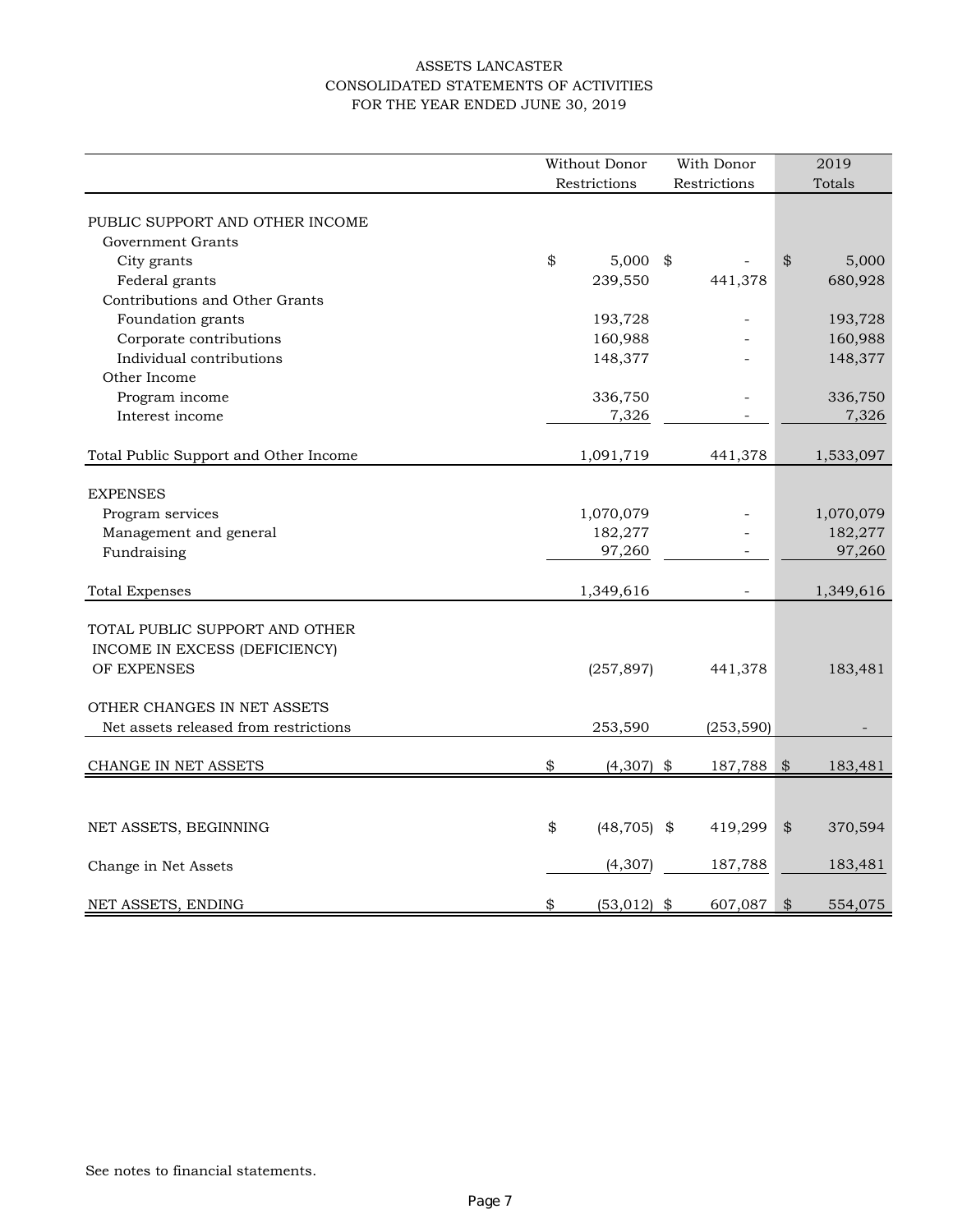# ASSETS LANCASTER CONSOLIDATED STATEMENTS OF FUNCTIONAL EXPENSES FOR THE YEAR ENDED JUNE 30, 2020

|                               | Program         | Management    | 2020          |                 |
|-------------------------------|-----------------|---------------|---------------|-----------------|
|                               | Services        | and General   | Fundraising   | Totals          |
|                               |                 |               |               |                 |
| Wages                         | \$<br>505,354   | \$<br>128,471 | \$<br>64,235  | \$<br>698,060   |
| Health insurance              | 37,084          | 10,595        | 5,298         | 52,977          |
| Payroll taxes                 | 34,821          | 9,949         | 4,974         | 49,744          |
| Retirement plan contributions | 8,634           | 2,467         | 1,234         | 12,335          |
| Contract labor                | 845,791         |               |               | 845,791         |
| Staff development and travel  | 9,728           | 2,780         | 1,390         | 13,898          |
| Depreciation                  |                 | 12,000        |               | 12,000          |
| Bad debt expense              | 16,364          |               |               | 16,364          |
| Interest expense              | 9,684           |               |               | 9,684           |
| Repairs and maintenance       | 12,426          |               | 3,107         | 15,533          |
| Insurance                     | 10,612          | 3,032         | 1,516         | 15,160          |
| Telephone                     | 2,880           | 823           | 412           | 4,115           |
| Utilities                     | 10,398          | 2,971         | 1,485         | 14,854          |
| Program expenses              | 100,031         |               |               | 100,031         |
| Program development           | 37,553          |               | 9,775         | 47,328          |
| Miscellaneous                 |                 |               | 302           | 302             |
| Office expense                | 41,958          |               | 6,972         | 48,930          |
| Postage                       | 471             |               |               | 471             |
| Professional fees             | 15,520          | 4,434         | 2,217         | 22,171          |
| Consulting                    | 29,260          |               |               | 29,260          |
| Administrative expenses       | 3,091           | 883           | 442           | 4,416           |
| Registration and memberships  | 2,766           | 790           | 395           | 3,951           |
|                               |                 |               |               |                 |
| <b>Total Expenses</b>         | \$<br>1,734,426 | \$<br>179,195 | \$<br>103,754 | 2,017,375<br>\$ |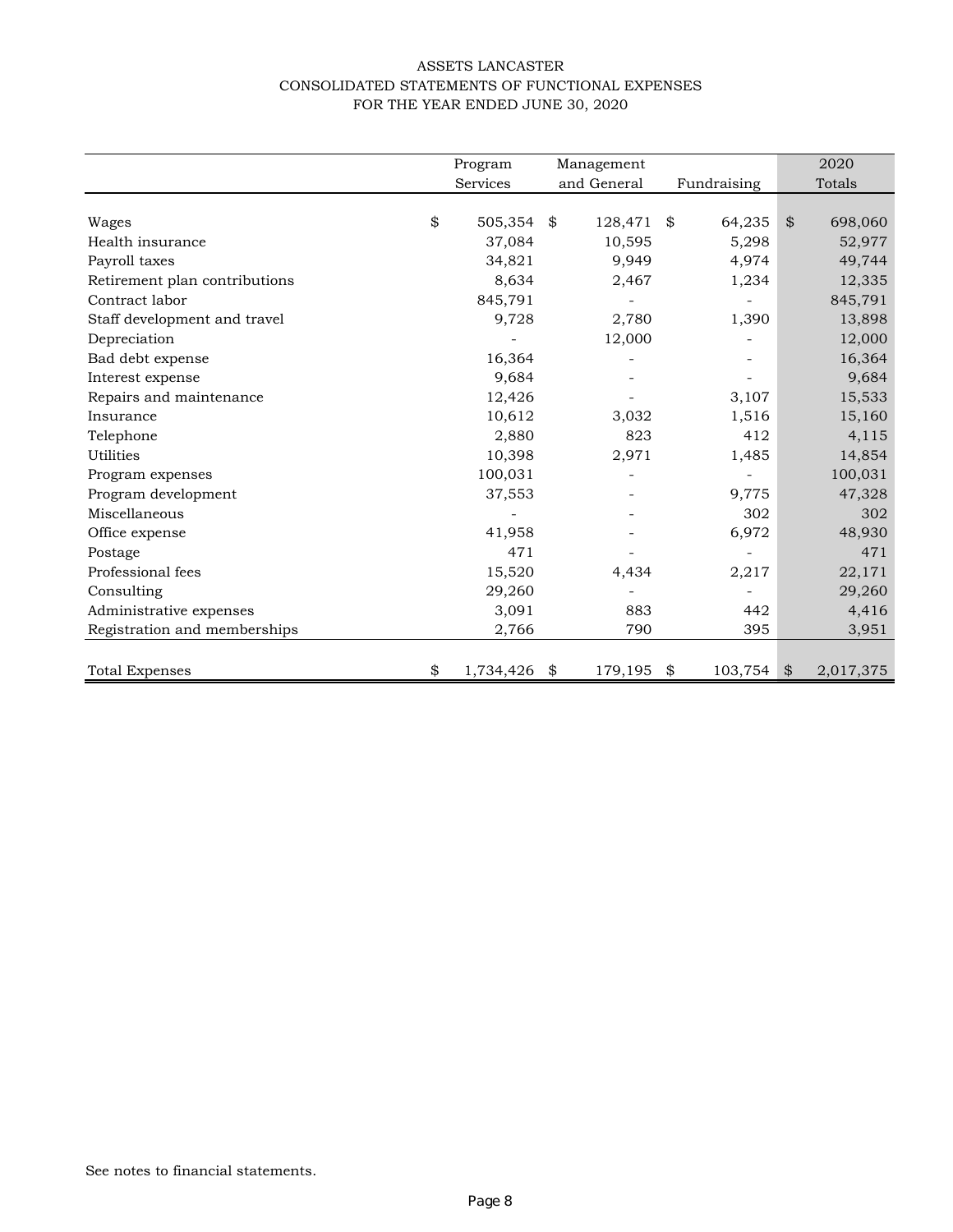# ASSETS LANCASTER CONSOLIDATED STATEMENTS OF FUNCTIONAL EXPENSES FOR THE YEAR ENDED JUNE 30, 2019

|                               | Program<br>Management |           |             |         | 2019 |             |                 |
|-------------------------------|-----------------------|-----------|-------------|---------|------|-------------|-----------------|
|                               |                       | Services  | and General |         |      | Fundraising | Totals          |
|                               |                       |           |             |         |      |             |                 |
| Wages                         | \$                    | 447,074   | \$          | 125,362 | \$   | 62,681      | \$<br>635,117   |
| Health insurance              |                       | 42,262    |             | 12,075  |      | 6,037       | 60,374          |
| Payroll taxes                 |                       | 36,830    |             | 10,523  |      | 5,261       | 52,614          |
| Retirement plan contributions |                       | 8,606     |             | 2,459   |      | 1,229       | 12,294          |
| Contract labor                |                       | 220,884   |             |         |      |             | 220,884         |
| Staff development and travel  |                       | 13,067    |             | 3,733   |      | 1,867       | 18,667          |
| Depreciation                  |                       |           |             | 12,032  |      |             | 12,032          |
| Bad debt expense              |                       | 12,980    |             |         |      |             | 12,980          |
| Interest expense              |                       | 8,571     |             |         |      |             | 8,571           |
| Repairs and maintenance       |                       | 11,146    |             |         |      | 2,787       | 13,933          |
| Insurance                     |                       | 9,414     |             | 2,690   |      | 1,345       | 13,449          |
| Telephone                     |                       | 1,958     |             | 560     |      | 280         | 2,798           |
| Utilities                     |                       | 14,157    |             | 4,045   |      | 2,023       | 20,225          |
| Program expenses              |                       | 73,491    |             |         |      |             | 73,491          |
| Program development           | 38,132                |           |             |         |      | 3,497       | 41,629          |
| Miscellaneous                 |                       |           |             |         | 293  | 293         |                 |
| Office expense                |                       | 31,485    |             |         |      | 5,560       | 37,045          |
| Postage                       |                       | 166       |             |         |      |             | 166             |
| Professional fees             |                       | 17,495    |             | 4,998   |      | 2,499       | 24,992          |
| Consulting                    |                       | 69,060    |             |         |      |             | 69,060          |
| Administrative expenses       |                       | 9,383     |             | 2,681   |      | 1,341       | 13,405          |
| Registration and memberships  |                       | 3,918     |             | 1,119   |      | 560         | 5,597           |
|                               |                       |           |             |         |      |             |                 |
| <b>Total Expenses</b>         | \$                    | 1,070,079 | \$          | 182,277 | \$   | 97,260      | \$<br>1,349,616 |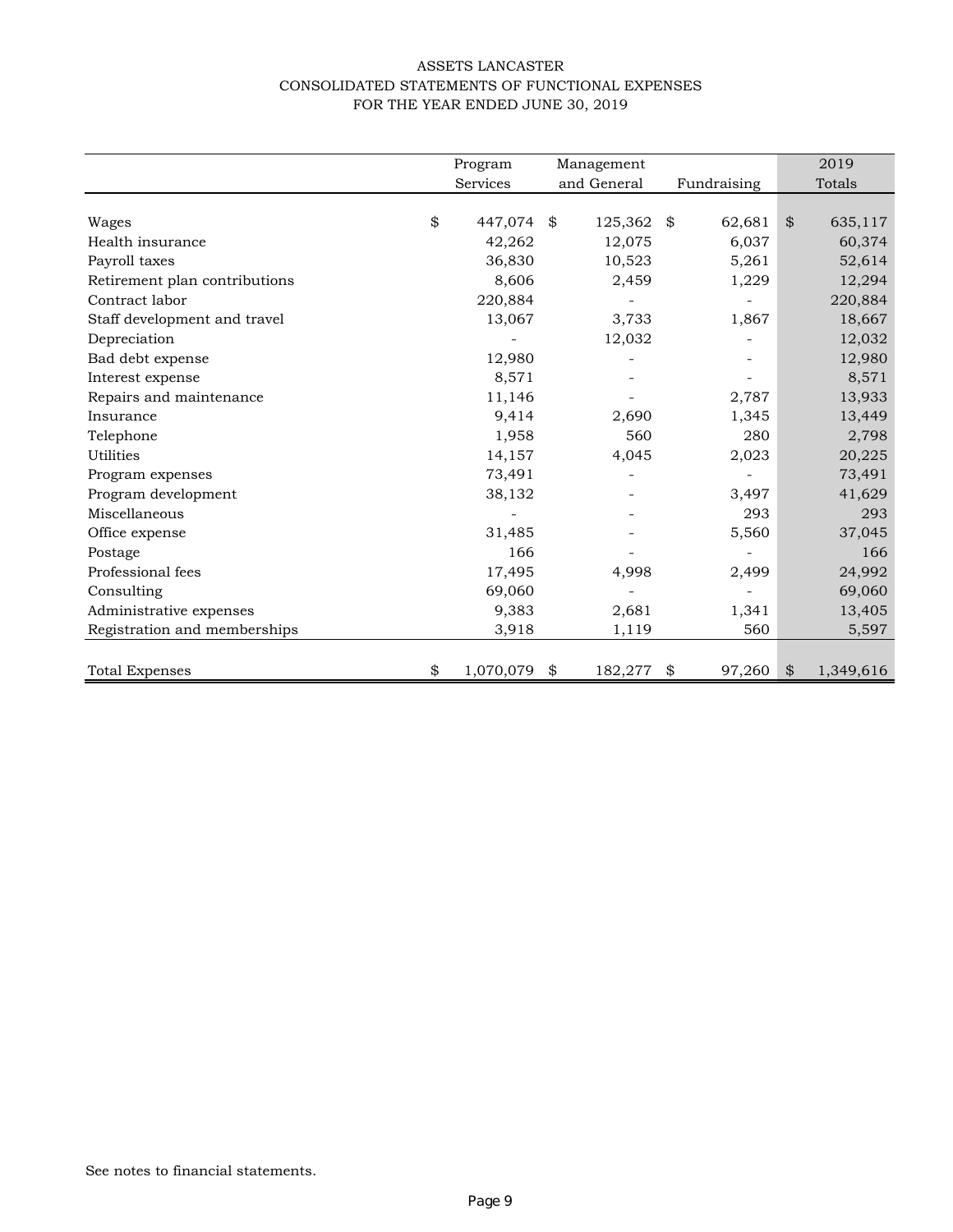# ASSETS LANCASTER CONSOLIDATED STATEMENTS OF CASH FLOWS FOR THE YEARS ENDED JUNE 30, 2020 AND 2019

|                                                                               | 2020           | 2019          |
|-------------------------------------------------------------------------------|----------------|---------------|
| CASH FLOWS FROM OPERATING ACTIVITIES                                          |                |               |
| Change in net assets                                                          | \$<br>68,687   | \$<br>183,481 |
| Adjustments to reconcile change in net assets to                              |                |               |
| cash provided (used) by operating activities:                                 |                |               |
| Depreciation and amortization                                                 | 12,000         | 12,032        |
| (Increase) decrease in:                                                       |                |               |
| Accounts receivable                                                           | 1,171          | (14, 102)     |
| Notes receivable, microloans (net of allowance for uncollectible<br>accounts) | (76, 594)      | (96, 201)     |
| Grants receivable                                                             | (14, 058)      | (23, 442)     |
| Interest receivable                                                           | (250)          |               |
| Unconditional promises to give                                                | (9,099)        | 15,600        |
| Prepaid expenses                                                              | 1,715          | (641)         |
| Loan capital participation receivable                                         | (200,000)      |               |
| Increase (decrease) in:                                                       |                |               |
| Accounts payable                                                              | 4,367          | (18, 478)     |
| Escrow payable                                                                | (734)          | 3,465         |
| Accrued payroll                                                               | 16,808         | 21,135        |
| Compensated absences                                                          | 6,909          | 6,001         |
|                                                                               |                |               |
| Cash (Used) Provided by Operating Activities                                  | (189, 078)     | 88,850        |
| CASH FLOWS FROM INVESTING ACTIVITIES                                          |                |               |
| Purchases of property and equipment                                           | (3,074)        | (1, 961)      |
| CASH FLOWS FROM FINANCING ACTIVITIES                                          |                |               |
| Borrowings (repayments) on line of credit, net                                | (130,000)      | 130,000       |
| Payments on long-term debt                                                    | (14, 263)      | (13, 889)     |
| Proceeds from long-term debt                                                  | 253,523        | 100,000       |
|                                                                               |                |               |
| Cash Provided by Financing Activities                                         | 109,260        | 216,111       |
| NET (DECREASE)/INCREASE IN CASH                                               | (82, 892)      | 303,000       |
| Cash at Beginning of Year                                                     | 740,008        | 437,008       |
| Cash at End of Year                                                           | 657,116<br>\$  | \$<br>740,008 |
|                                                                               |                |               |
| SCHEDULE OF SUPPLEMENTAL CASH FLOW INFORMATION                                |                |               |
| Cash paid during the year for interest                                        | \$<br>9,684 \$ | 8,571         |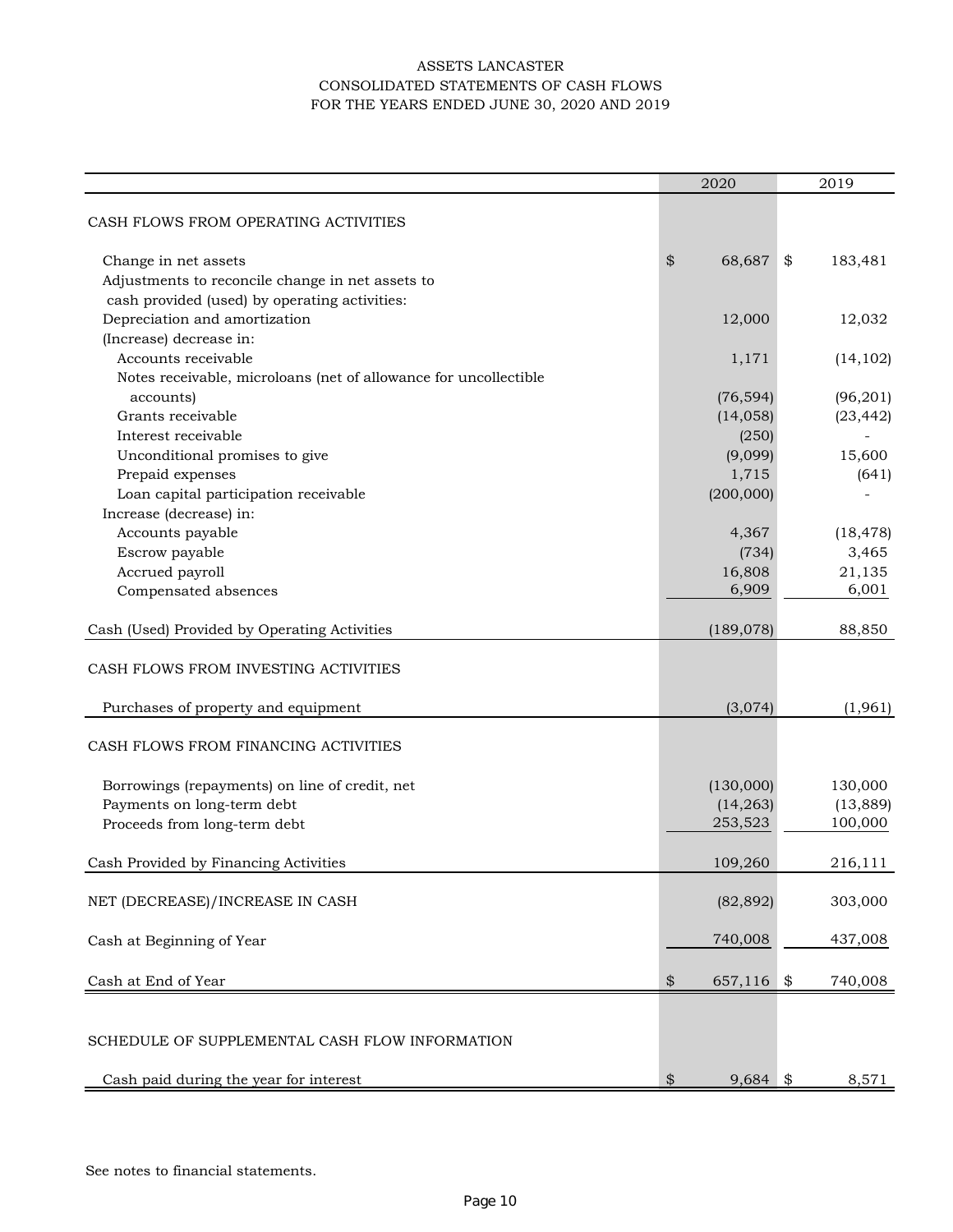### NOTE 1: ORGANIZATION DATA

ASSETS Lancaster (the "Organization") is a nonprofit organization whose purpose is to create economic opportunity and cultivate entrepreneurial leadership to alleviate poverty and build vibrant, sustainable communities. The Organization does this by providing business development services including training, mentoring, technical assistance and lending to underrepresented entrepreneurs and social enterprises in South Central Pennsylvania, with a focus on Lancaster County and Lancaster City. The Organization was incorporated as a Pennsylvania not-for-profit corporation in October 1995.

### NOTE 2: SUMMARY OF SIGNIFICANT ACCOUNTING POLICIES

## Basis of Accounting

The accompanying consolidated financial statements have been prepared using the accrual basis of accounting in accordance with accounting principles generally accepted in the United States of America ("U.S. GAAP"). Accordingly, revenue is recognized when earned and expenses are recognized when incurred.

## Principles of Consolidation

The consolidated financial statements of ASSETS Lancaster and subsidiary include the accounts of ASSETS Lancaster and its wholly owned subsidiary Lancaster Works at ASSETS, LLC. ASSETS Lancaster and its subsidiary entity are referred to collectively as the "Organization." All significant financial activity between ASSETS Lancaster and its wholly owned subsidiary is eliminated in the preparation of the consolidated financial statements.

## Financial Statement Presentation

The Organization reports information regarding its financial position and activities according to two classes of net assets as follows:

## Net Assets Without Donor Restrictions

Net assets without donor restrictions are not subject to donor-imposed stipulations. Net assets without donor restrictions may be designated for specific purposes by action of the Board of Directors or may otherwise be limited by contractual agreements with outside parties.

## Net Assets With Donor Restrictions

The use of net assets with donor restrictions is subject to donor-imposed stipulations that can be fulfilled by actions of the Organization pursuant to those stipulations or that expire by the passage of time.

Revenues are reported as increases in net assets without donor restrictions unless they are restricted by donorimposed stipulations. Expenses are generally reported as decreases in net assets without donor restrictions. Satisfaction of donor-imposed stipulations that simultaneously increase net assets without donor restrictions and decrease net assets with donor restrictions are reported as reclassifications. Donor restricted revenue received and expended during the same fiscal year is recorded as revenue without donor restrictions in the consolidated statement of activities.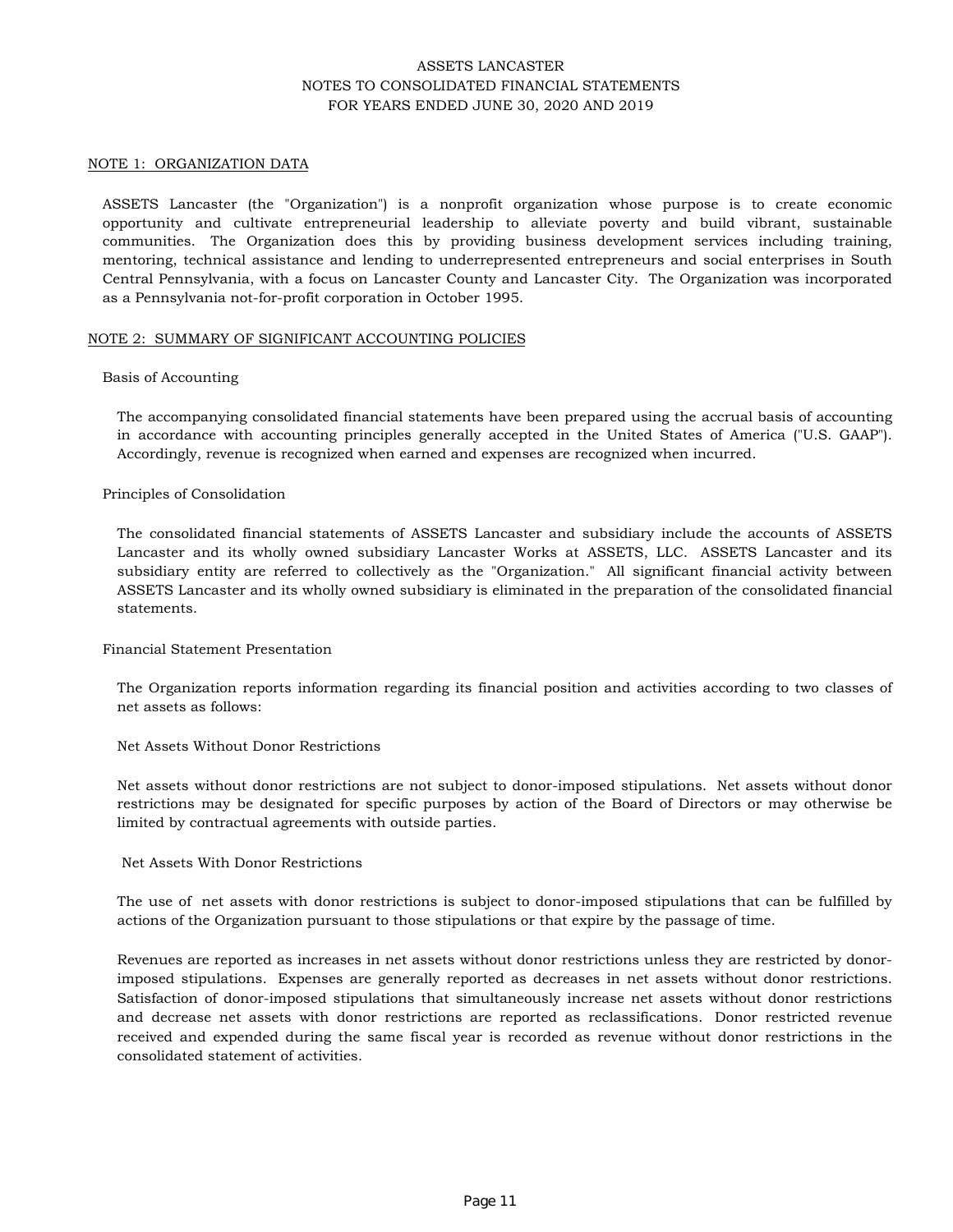### NOTE 2: SUMMARY OF SIGNIFICANT ACCOUNTING POLICIES (Continued)

### Use of Estimates

The preparation of financial statements in conformity with accounting principles generally accepted in the United States of America requires management to make estimates and assumptions that affect certain reported amounts and disclosures. Accordingly, actual results could differ from those estimates.

## Cash

For purposes of reporting the consolidated statement of cash flows, the Organization considers all cash accounts which are not subject to withdrawal restrictions or penalties and all highly liquid debt instruments purchased with an original maturity of three months or less to be cash.

Loan Capital Participation Receivable

During the year ended June 30, 2020, the Organization provided funding of \$200,000 to another not-for-profit organization, Community First Fund, as part of the Lancaster City Small Business Emergency Fund. The Organization will be repaid on this loan capital participation receivable when loans are repaid in full to Community First Fund.

### Property and Equipment

Property and equipment are recorded at cost, or if donated, at approximate fair value at the date of donation. The Organization capitalizes property and equipment costing in excess of \$500. Expenditures for maintenance and repairs that materially improve or extend the life of assets are also capitalized.

Depreciation of property and equipment is computed on the straight-line method. Estimated lives are generally as follows:

| Office furniture   | 5 years      |
|--------------------|--------------|
| Computer equipment | 5 to 7 years |

Depreciation expense for the years ended June 30, 2020 and 2019 was \$12,000 and \$12,032, respectively.

## Contributed Services

A number of unpaid volunteers have made significant contributions of time to the Organization for the purpose of providing training, mentoring and technical assistance to the entrepreneurs in the Organization's development courses. In accordance with the accrual basis of accounting described above, the Organization has not recorded the value of these contributed services in the accompanying financial statements.

## Functional Allocation of Expenses

Direct expenses are assigned to the functional expense classifications to which they apply. Management, overhead, and general and administrative costs which are not identifiable with a single program or fund-raising activity, but are indispensable to the conduct of those activities and to the Organization's existence, are allocated to those program and supporting services which benefit from the expenses. The allocation percentages are reviewed annually for reasonableness.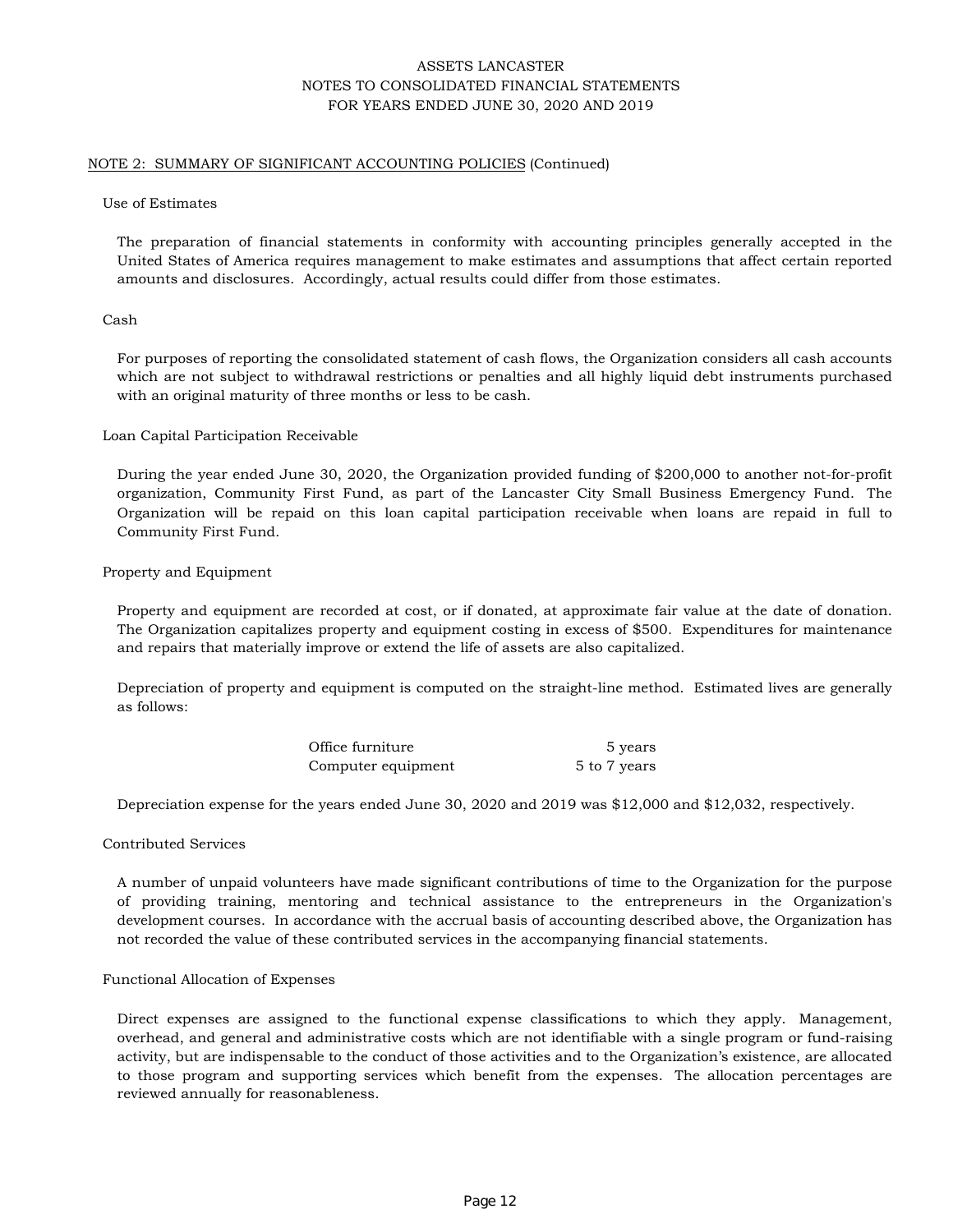### NOTE 2: SUMMARY OF SIGNIFICANT ACCOUNTING POLICIES (Continued)

#### Income Tax Status

The Organization is a not-for-profit entity as described in Section 501(c)(3) of the Internal Revenue Code and is exempt from income taxes on related activities pursuant to Section 509(a) of the Code.

Tax returns are open for examination by the Internal Revenue Service for three years from the due date of the returns. The tax years subject to examination by the state jurisdiction are unlimited. The Organization has evaluated its tax filings for the open tax years for uncertain tax positions.

## Management's Evaluation of Subsequent Events

Events that occurred subsequent to June 30, 2020 have been evaluated by the Organization's management through the date of the independent auditors' report, which is the date the financial statements were available to be issued.

### NOTE 3: CONCENTRATIONS

### Credit Risk

The Organization maintains its cash at financial institutions located in South Central Pennsylvania. The balances are insured by the Federal Deposit Insurance Corporation (FDIC) and the National Credit Union Association (NCUA), both up to \$250,000. The Organization had balances in excess of the FDIC or NCUA insurance limits of \$48,823 and \$222,989 at June 30, 2020 and June 30, 2019, respectively.

## Support and Revenue

During the year ended June 30, 2020, approximately 16% of total public support and other income was attributable to one grantor. During the year ended June 30, 2019, approximately 38% of total public support and other income was attributable to two grantors.

#### Notes Receivable

During the year ended June 30, 2019, microloan notes receivable from one borrower comprised 10% of total gross notes receivable. No borrower concentrations were noted for the year ended June 30, 2020.

#### NOTE 4: NOTES RECEIVABLE, MICROLOANS

The Organization provides notes receivable in the form of microloans in the following categories:

## Small Business Loans

Small Business Loans provide funding between \$600 and \$10,000 to new and existing small business owners. Certain participants provide an initial escrow deposit equal to one month's loan payment as a guarantee for all loans within that loan pool, which creates a model that induces mutual responsibility for members of the loan pool. These loans bear interest at rates of 8.5% and have various maturity dates through January 2023.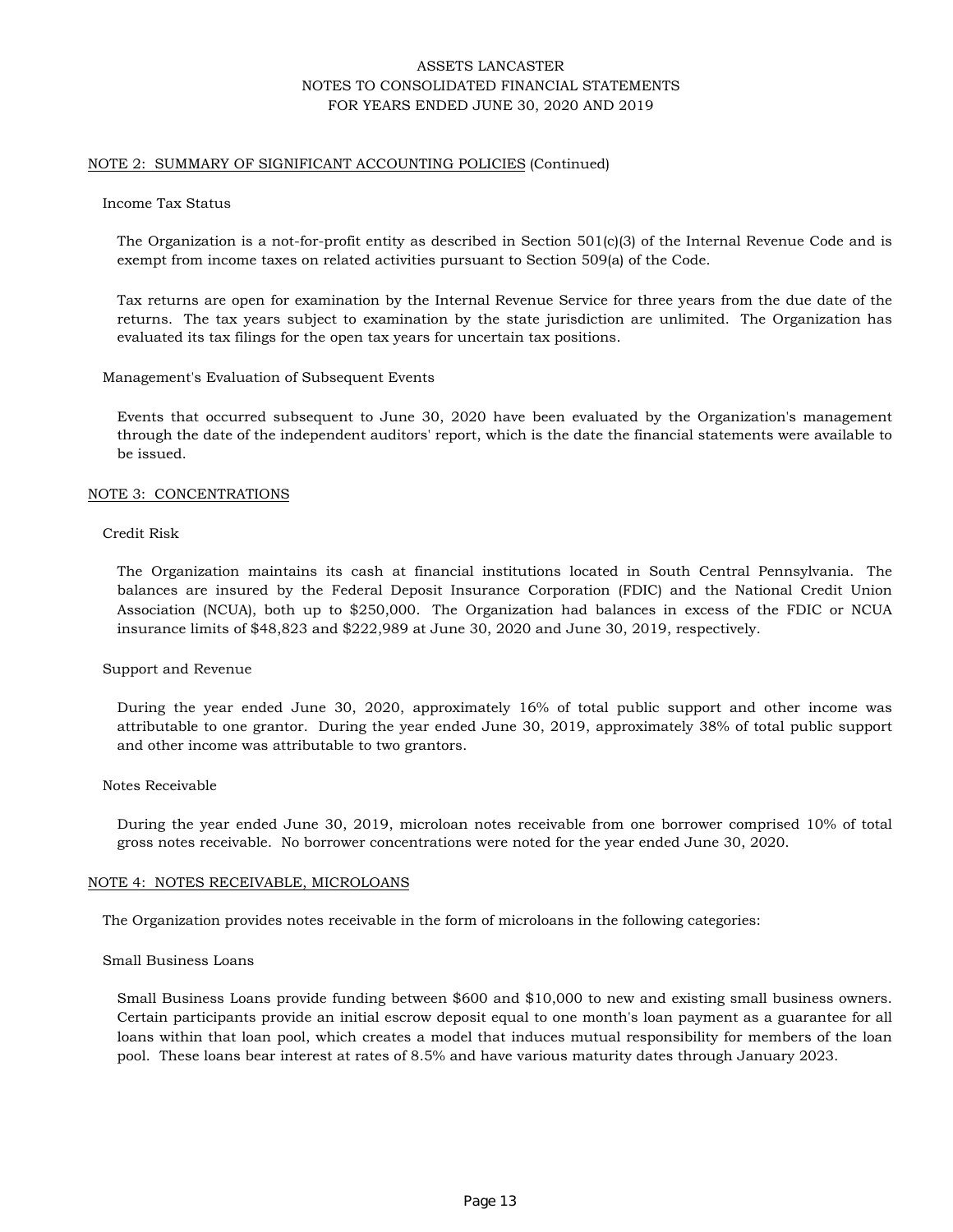## NOTE 4: NOTES RECEIVABLE, MICROLOANS (Continued)

## Social Impact Loans

Social Impact Loans provide funding between \$10,000 and \$50,000 to established small business owners who are committed to becoming B-Corporation certified within 12 months of receiving Social Impact Loan funding. Social Impact Loans are unsecured and have various maturity dates through August 2023. The microloans issued during the year ended June 30, 2020 bear interest at rates between 8.5% and 9.0% for the year ended June 30, 2020. Loans issued prior to July 1, 2019 bear interest at rates between 4.0% and 8.5%.

Balances of notes receivable by category of program as of June 30, 2020 and 2019 are as follows:

|                                                                    | 2020 |                              |    | 2019                         |  |  |
|--------------------------------------------------------------------|------|------------------------------|----|------------------------------|--|--|
| Small Business Loans<br>Social Impact Loans, unsecured<br>Subtotal | \$   | 57,349<br>219,487<br>276,836 | \$ | 46,211<br>147,291<br>193,502 |  |  |
| Less: Loan loss reserve                                            |      | (17, 423)                    |    | (10, 683)                    |  |  |
| Total                                                              | \$   | 259,413                      | \$ | 182,819                      |  |  |

Maturities of loans receivable are as follows at June 30:

| 2021  | \$<br>144,666 |
|-------|---------------|
| 2022  | 73,591        |
| 2023  | 44,559        |
| 2024  | 9,848         |
| 2025  | 4,172         |
|       |               |
| Total | \$<br>276,836 |

Changes to the loan loss reserve for the years ended June 30, 2020 and 2019 are as follows:

|                                                     | 2020                  | 2019           |  |  |
|-----------------------------------------------------|-----------------------|----------------|--|--|
| Beginning Balance<br>Provision for loan losses      | \$<br>10,683<br>8,084 | 9,500<br>1,946 |  |  |
| Write-off of uncollectible loans, net of recoveries | (1, 344)              | (763)          |  |  |
| Ending Balance                                      | \$<br>17,423          | 10,683         |  |  |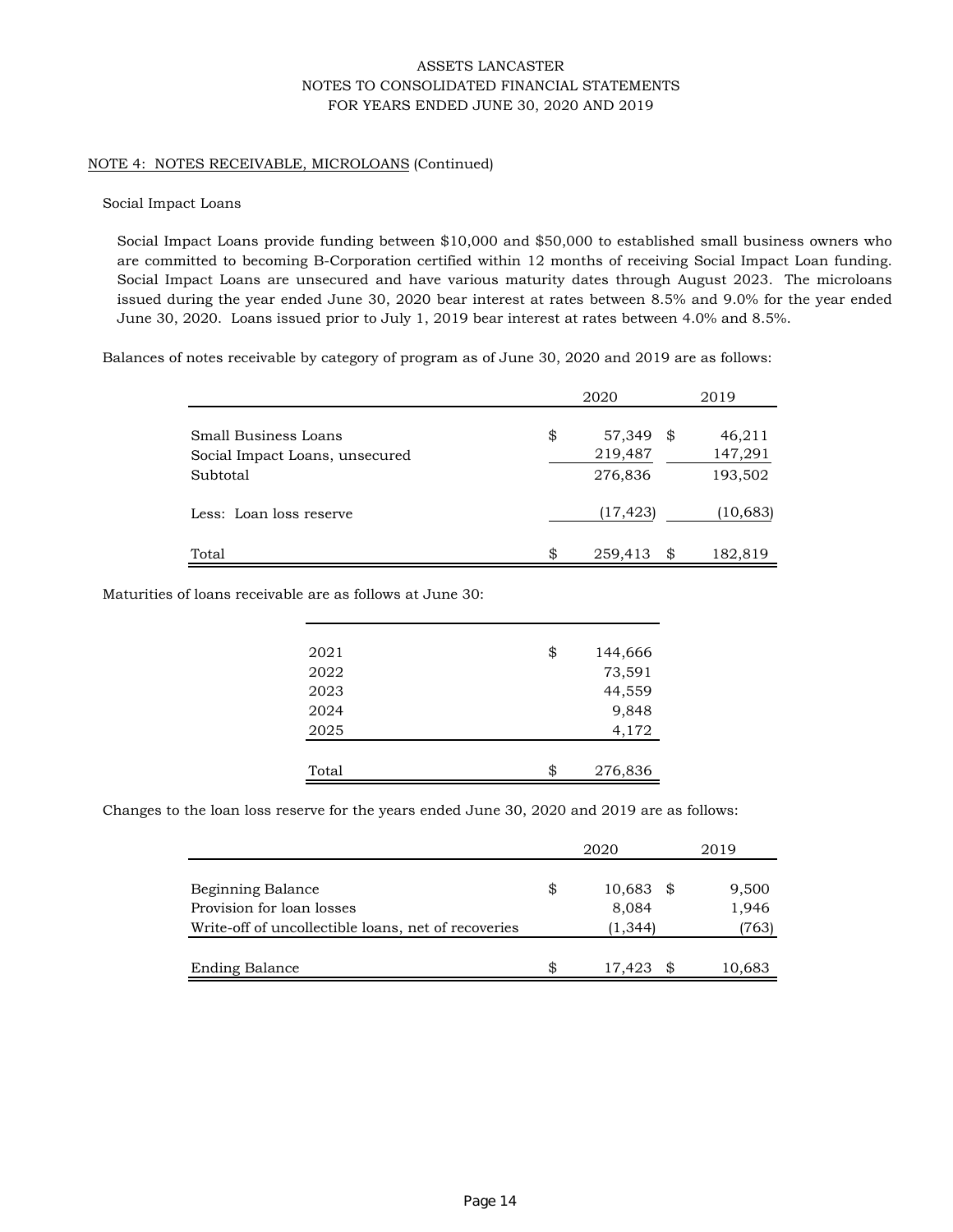## NOTE 4: NOTES RECEIVABLE, MICROLOANS (Continued)

## Credit Losses

The Organization maintains a cash reserve for loan losses as follows:

• An escrow account is made up of one months' payment from certain notes receivable as noted above for a total of 4.66% and 4.72% of all guaranteed loans outstanding as of June 30, 2020 and 2019, respectively. Other notes receivable are unsecured.

• The Organization maintains additional cash reserves to total at least 15% of all loans outstanding as a cash reserve against potential losses.

Loans determined to be uncollectible are charged to the escrow account during the period in which such determination is made. The Organization makes periodic credit reviews of the loan portfolio and considers current economic conditions, historical loan loss experience and other factors to determine whether to write off a loan. During the years ended June 30, 2020 and 2019, the Organization wrote off \$1,344 and \$1,363 of loans as uncollectible, respectively. As of June 30, 2020 and 2019, the Organization held \$4,640 and \$5,374, respectively, in escrow.

## Credit Quality Considerations

The Organization provides micro-lending to new business entrepreneurs who may not possess the credit history required to qualify for bank financing. Therefore, the credit policies may result in more risks than traditionally used by banks and other financial institutions. The Organization does not measure credit quality in accordance with standards such as those ratings identified in Moody's Investor Services. Credit quality indicators and related risk ratings are updated for individual borrowers on an as-needed basis and at least annually at yearend.

The Organization has utilized the following risk assessment model to estimate its allowance for credit losses as of June 30, 2020:

|               | Loan |          | Reserve     | Reserve |        |  |
|---------------|------|----------|-------------|---------|--------|--|
| Risk Category |      | Balances | Percentage  |         | Amount |  |
|               |      |          |             |         |        |  |
| Very low      | \$   | 76,128   | $2.50\%$ \$ |         | 1,903  |  |
| Low           |      | 79,600   | 5.00%       |         | 3,980  |  |
| Moderate      |      | 36,024   | 7.50%       |         | 2,702  |  |
| High          |      | 85,084   | Various     |         | 8,838  |  |
|               |      |          |             |         |        |  |
| Total         | \$   | 276,836  |             | \$      | 17,423 |  |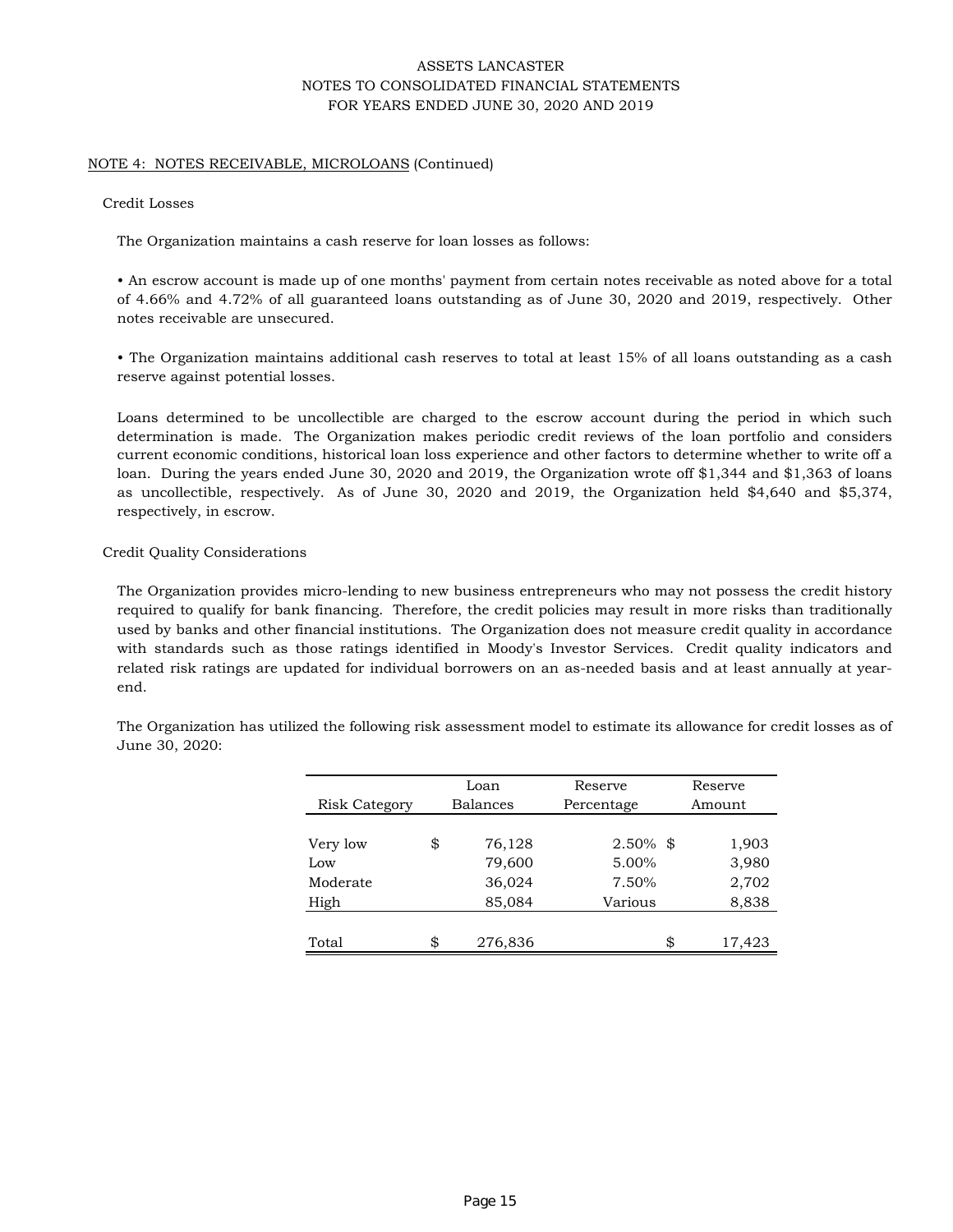## NOTE 5: UNCONDITIONAL PROMISES TO GIVE

Unconditional promises to give are recognized as revenues in the period promised. Unconditional promises to give that are expected to be collected within one year are recorded at the anticipated collectible value. Unconditional promises to give that are expected to be collected in future years are recorded at fair value, which is measured at the present value of their future cash flows using risk-adjusted interest rates applicable to the years in which the promises are expected to be received. At June 30, 2020 and 2019, all promises to give are expected to be collected within one year and are therefore not discounted. Management anticipates the pledges to be fully collectible. Unconditional promises to give are reported as increases in donor restricted net assets depending upon the nature of the restrictions. When a restriction expires, donor restricted net assets are reclassified to net assets without donor restrictions. As of June 30, 2020 and 2019, unconditional promises to give were \$15,500 and \$6,401, respectively.

## NOTE 6: COMPENSATED ABSENCES

Full-time employees of the Organization are entitled to paid time off depending on length of service and other factors. The Organization allows full-time employees to carry a balance of 30 days of paid time off from the prior year. At June 30, 2020 and 2019, the liability for compensated absences amounted to \$26,375 and \$19,466, respectively.

## NOTE 7: LINE OF CREDIT

The Organization has a \$200,000 line of credit with a local financial institution. The loan is secured by accounts receivable, inventory, general intangibles and property and equipment. The interest rate is based on the bank's prime rate, subject to a floor of 5.50%. The applicable interest rate in effect was 5.5% at June 30, 2020 and 6.5% at June 30, 2019. The Organization had a balance on the line of credit of \$0 and \$130,000 at June 30, 2020 and June 30, 2019 respectively.

The Organization's subsidiary, Lancaster Works at ASSETS, LLC, entered into a \$100,000 line of credit with a local financial institution in October 2019. The line of credit is secured by a money market account held by ASSETS Lancaster as well as accounts receivable, inventory, general intangibles and property and equipment of Lancaster Works at ASSETS, LLC. ASSETS Lancaster is also a guarantor on this line of credit. The interest rate is based on the bank's prime rate plus 0.50% subject to a floor of 4.50%. The applicable interest rate in effect was 4.50% at June 30, 2020. There was no balance on this line of credit as of June 30, 2020.

## NOTE 8: NOTES PAYABLE

The Organization has an unsecured note payable from an individual in the amount of \$30,000. The rate of interest is based upon announcements published in the Wall Street Journal. The interest rate was 3.25% and 5.50% as of June 30, 2020 and 2019, respectively. The note is payable within 60 days upon demand. Total interest of \$1,613 was paid on this loan during the year ended June 30, 2020.

During the year ended June 30, 2018, the Organization obtained an unsecured non-interest-bearing note payable from a local government for \$30,940. No discount has been recognized on this note. Management believes this departure from generally accepted accounting principles is immaterial to the consolidated financial statements taken as a whole. The loan is payable upon demand within 90 days of receiving written notice from the payee.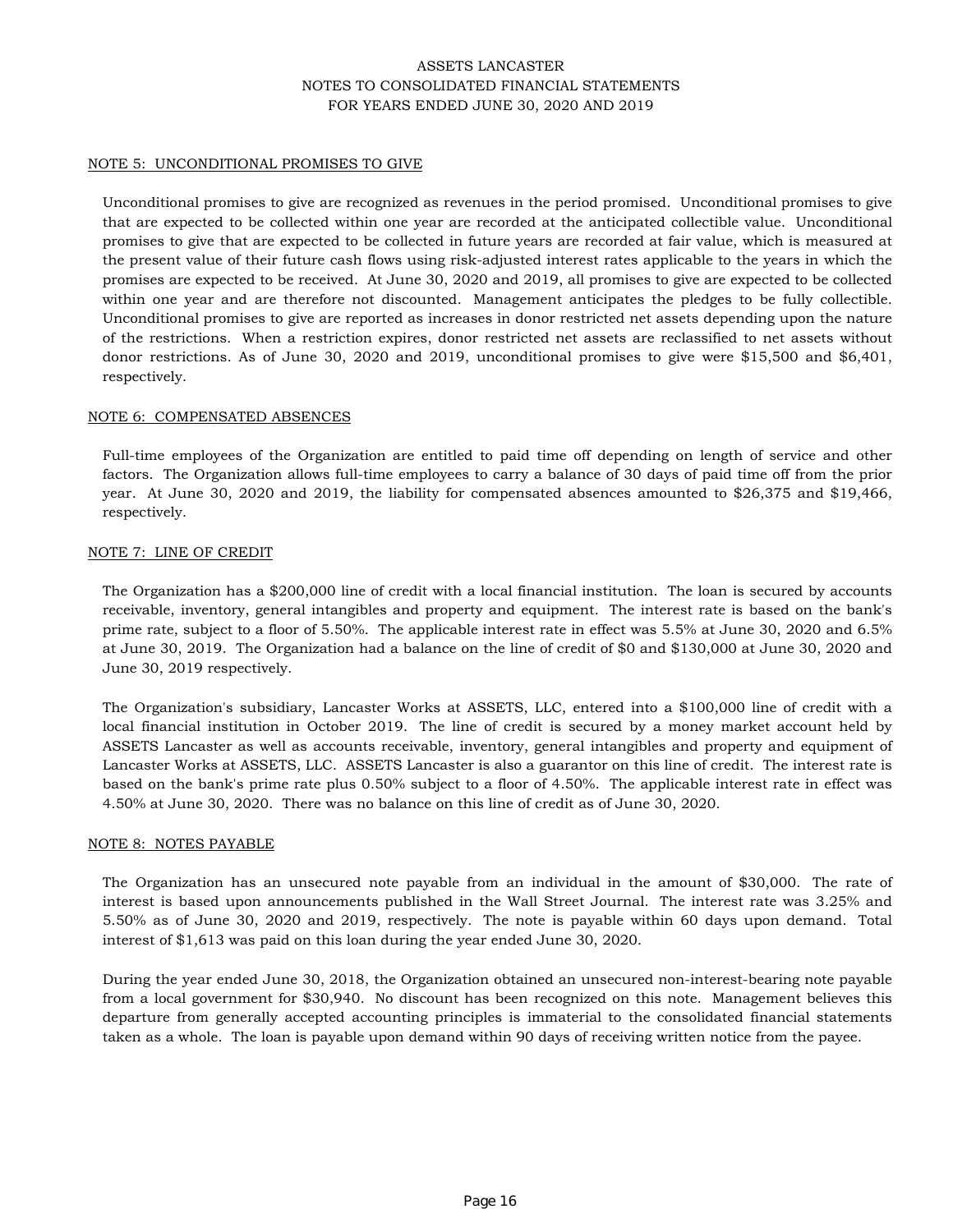### NOTE 8: NOTES PAYABLE (Continued)

In August 2016, the Organization obtained a SBA micro-lending loan note payable with a maximum amount of \$125,000. Proceeds for the note payable must be used to relend to eligible small business concerns. The note is payable 120 months from the date of the note, with variable interest accruing between 0% and 1.125% per annum, based on certain performance criteria within the portfolio. During the first 24 months, the interest rate on the note payable will be 0%. No payments of principal are required during the first 12 months on the note payable. The note payable is secured by all funds held in the Microloan Revolving Fund, a security interest in all funds held in the Loan Loss Reserve Fund, and in all microloans made as a result of funding received under the Microloan Program. At June 30, 2020 and 2019, the balance on this note payable was \$90,278 and \$100,694, respectively.

In August 2018, the Organization obtained a SBA micro-lending loan note payable with a maximum amount of \$100,000. Proceeds for the note payable must be used to relend to eligible small business concerns. The note is payable 120 months from the date of the note, with variable interest accruing between 0.75% and 2.75% per annum, based on certain performance criteria within the portfolio. During the first 24 months, the interest rate on the note payable will be 0.75%. No payments of principal are required during the first 12 months on the note payable. The note payable is secured by all funds held in the Microloan Revolving Fund, a security interest in all funds held in the Loan Loss Reserve Fund, and in all microloans made as a result of funding received under the Microloan Program. At June 30, 2020 and 2019, the balance on this note payable was \$96,153 and \$100,000, respectively.

During April 2020, ASSETS Lancaster and its subsidiary, Lancaster Works at ASSETS, LLC, received Payroll Protection Program (PPP) loans from the SBA in the amounts of \$135,500 and \$118,023, respectively. PPP loans and accrued interest are forgivable after a "covered period" (eight or twenty-four weeks) as long as the borrower maintains payroll levels and uses the loan proceeds for eligible purposes, including payroll, benefits, rent, and utilities. The forgiveness amount will be reduced if the borrower terminates employees or reduces salaries during the covered period. Any unforgiven portion of the PPP loan is payable over two years at an interest rate of 1%. The Organization intends to use the loan proceeds for purposes consistent with the PPP and apply for forgiveness within ten months of the end of the covered period.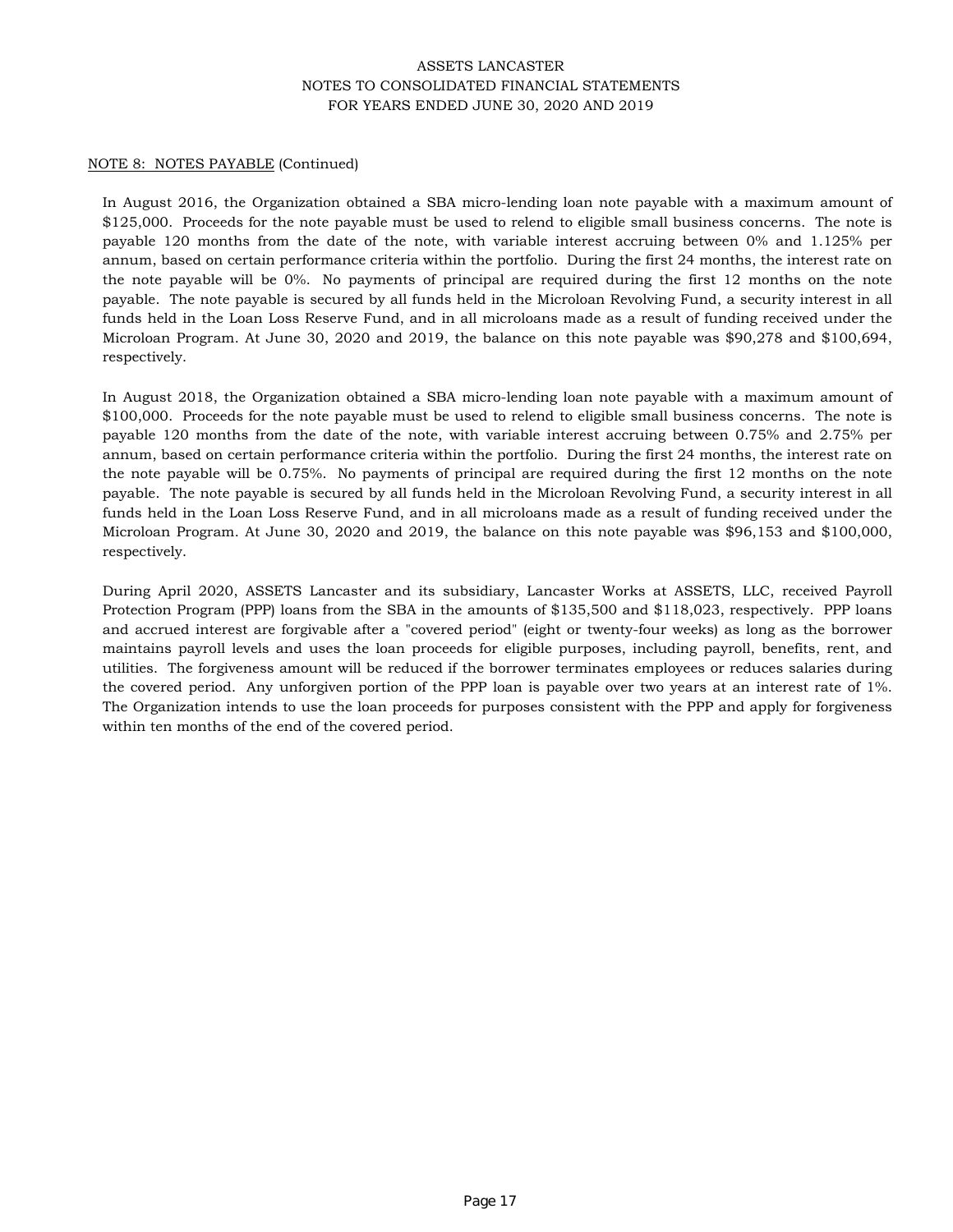## NOTE 8: NOTES PAYABLE (Continued)

Notes payable consist of the following at June 30, 2020 and 2019:

|                                                  | 2020              |  | 2019               |    |             |  |                    |
|--------------------------------------------------|-------------------|--|--------------------|----|-------------|--|--------------------|
|                                                  | Balance           |  | Current<br>Portion |    | Balance     |  | Current<br>Portion |
| Note payable, individuals, unsecured             | \$<br>$30,000$ \$ |  | 30,000             | \$ | $30,000$ \$ |  | 30,000             |
| Note payable, governmental agency,<br>unsecured  | 30,940            |  | 30,940             |    | 30,940      |  | 30,940             |
| Notes payable, governmental agency,<br>unsecured | 253,523           |  | 112,208            |    |             |  |                    |
| Notes payable, governmental agency,<br>secured   | 186,431           |  | 26,526             |    | 200,694     |  | 20,427             |
| Total notes payable                              | 500,894 \$        |  | 199,674            |    | 261,634 \$  |  | 81,367             |
| Less Current Portion                             | 199,674           |  |                    |    | 81,367      |  |                    |
| Total Long-Term Debt                             | \$<br>301,220     |  |                    | \$ | 180,267     |  |                    |

Maturities of notes payable are as follows at June 30:

| 2021       | \$<br>199,674 |
|------------|---------------|
| 2022       | 166,196       |
| 2023       | 24,963        |
| 2024       | 25,047        |
| 2025       | 25,131        |
| Thereafter | 59,883        |
|            |               |
| Total      | \$<br>500,894 |

## NOTE 9: NET ASSETS WITH DONOR RESTRICTIONS

Net assets with donor restrictions consisted of the following at June 30:

|                                             | 2020                           | 2019 |         |
|---------------------------------------------|--------------------------------|------|---------|
|                                             |                                |      |         |
| Wyomissing Foundation                       | \$<br>$\overline{\phantom{a}}$ | S    | 38,305  |
| SBA Women's Business Center                 | 17,364                         |      | 13,379  |
| COVID-19 funding                            | 3,616                          |      |         |
| Community Development Financial Institution | 486,978                        |      | 555,403 |
|                                             |                                |      |         |
| Total net assets with donor restrictions    | \$<br>507,958                  |      | 607,087 |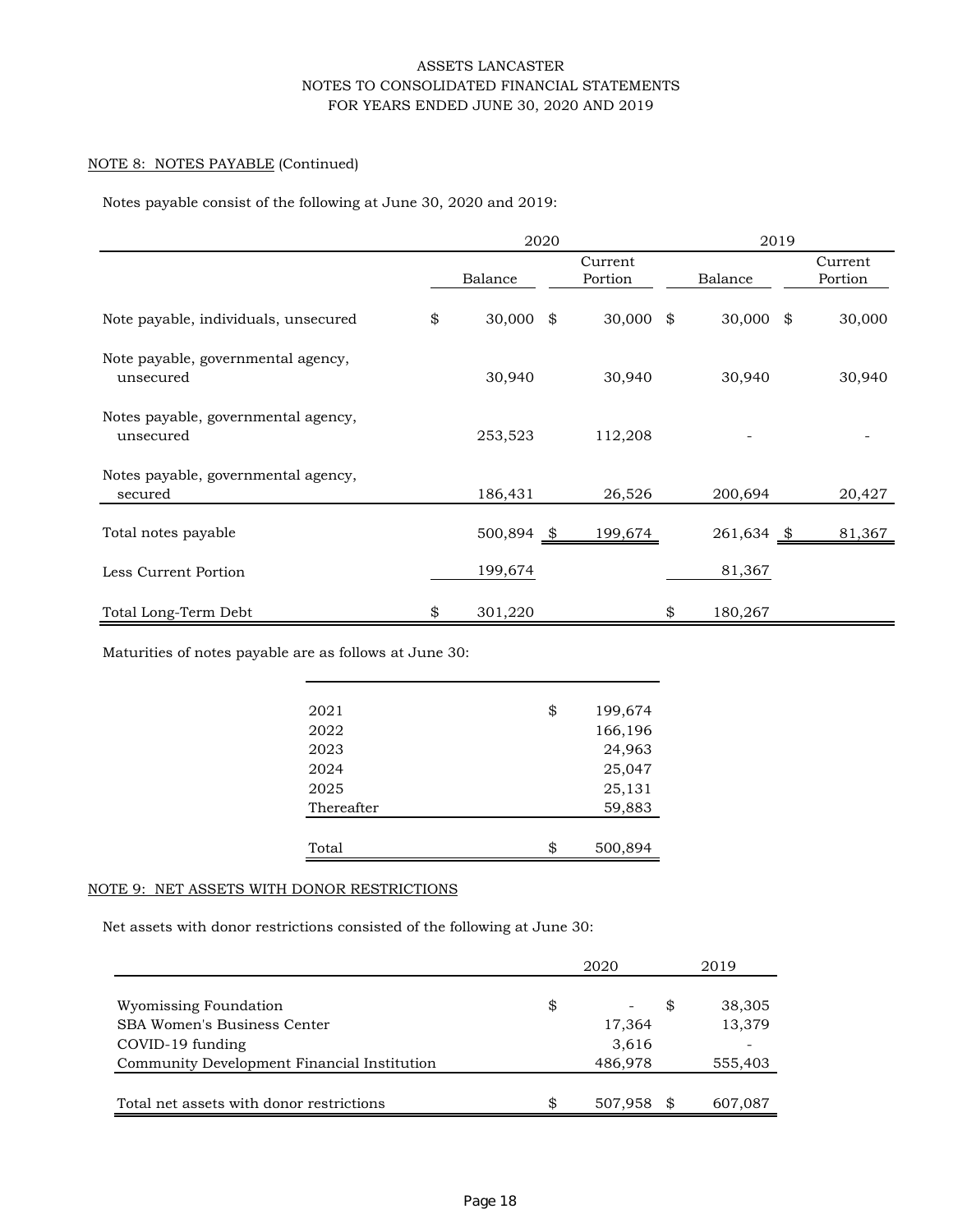### NOTE 9: NET ASSETS WITH DONOR RESTRICTIONS (Continued)

The Wyomissing Foundation represents a grant of \$44,000 for two years to support a two year Credit-Building Circle Pilot in Reading, Pennsylvania. The initial \$22,000 was received in 2017, with a second \$22,000 issued upon meeting certain criteria of the grant.

The SBA Women's Business Center represents grants of \$150,000 and \$157,278 for the years ended June 30, 2020 and 2019, respectively, for the purposes of providing business services to women-owned businesses.

The Community Development Financial Institution represents grants of \$428,000 and \$350,000 for the years ended June 30, 2019 and 2018, respectively, to support the expansion of the Organization's microlending.

### NOTE 10: PROGRAM AND MISCELLANEOUS INCOME

ASSETS Lancaster generates program income through entrepreneur training programs and consulting with various community organizations. Its wholly-owned subsidiary, Lancaster Works at ASSETS, LLC, generates program income through job placements.

Detail of program income for the years ended June 30 is as follows:

|                                                    | 2020 |                    |  | 2019              |  |  |
|----------------------------------------------------|------|--------------------|--|-------------------|--|--|
| ASSETS Lancaster<br>Lancaster Works at ASSETS, LLC | \$   | 140,826<br>984,881 |  | 64,183<br>272,567 |  |  |
| Total Program Income                               |      | 1,125,707          |  | 336,750           |  |  |

ASSETS Lancaster and Lancaster Works at ASSETS, LLC also generate certain non-program service items which are considered to be other income.

Detail of other income for the years ended June 30 is as follows:

|                                                           | 2020 |                  |    | 2019 |
|-----------------------------------------------------------|------|------------------|----|------|
| <b>ASSETS</b> Lancaster<br>Lancaster Works at ASSETS, LLC | \$.  | $1,353$ \$<br>50 |    |      |
| Total Program Income                                      |      | 1.403            | £. |      |

#### NOTE 11: RETIREMENT PLAN

The Organization has a SIMPLE IRA retirement plan for employees. The plan provides a matching benefit of up to 3% of employee contributions. In March 2017, the Organization began an additional 2% SIMPLE IRA match program for employees. Total retirement plan expense for the years ended June 30, 2020 and 2019 was \$12,335 and \$12,294, respectively.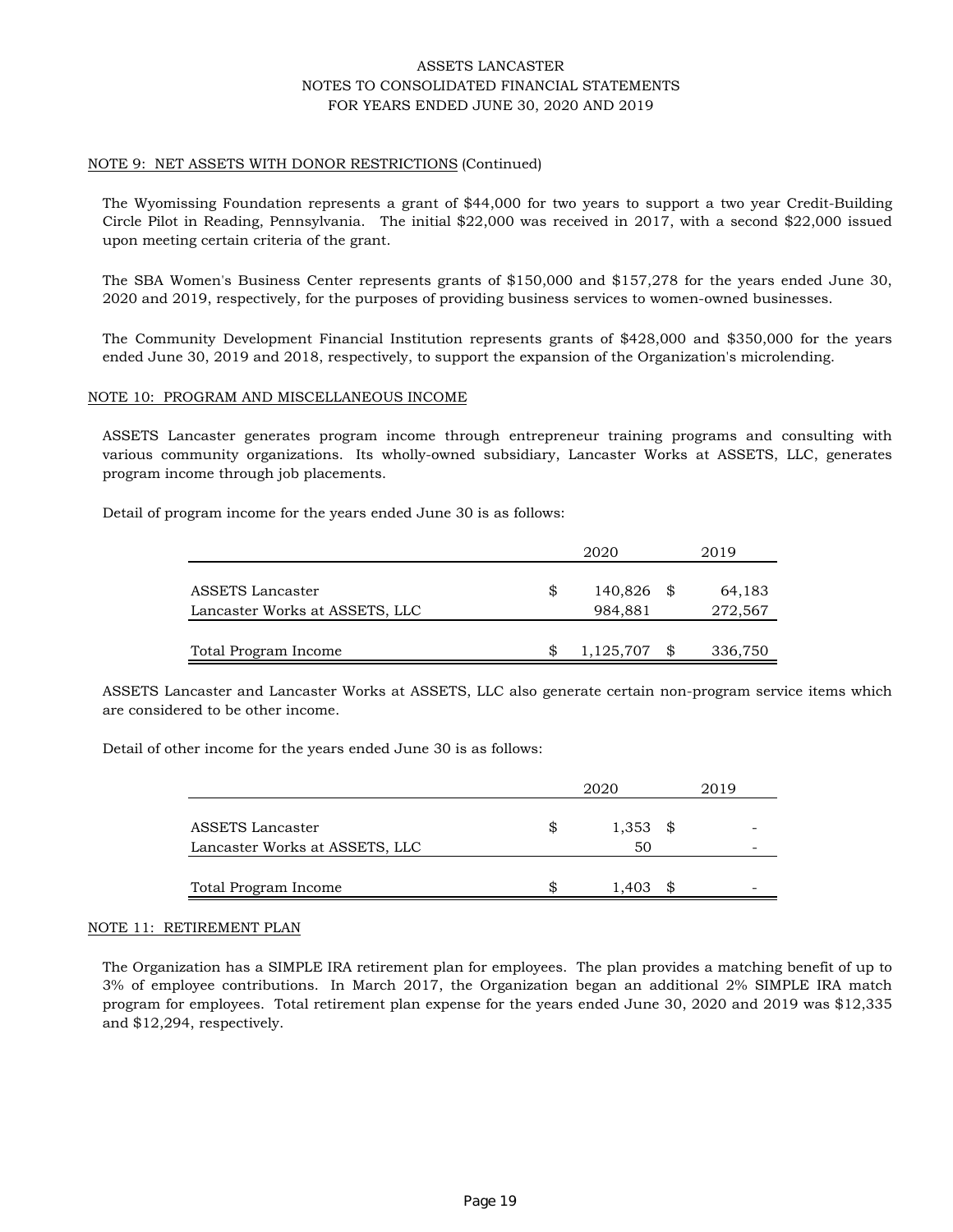### NOTE 12: OPERATING LEASES

The Organization has a lease for a copier with a monthly payment of \$151 for a lease term from November 2017 to October 2022. Total lease expense for each of the years ended June 30, 2020 and 2019 was \$2,003 and is included in office expense in the statement of functional expenses.

The approximate remaining annual minimum lease payments under non-cancellable operating leases existing as of June 30, 2020 for each of the years ended June 30 are:

| 2021<br>2022<br>2023 | \$<br>1,812<br>1,812<br>604 |
|----------------------|-----------------------------|
| Total                | \$<br>4,228                 |

## NOTE 13: RELATED PARTY TRANSACTIONS

For the years ended June 30, 2020 and 2019, one member of the Board of Directors is an employee of the financial institution where the Organization maintains certain cash balances and its line of credit.

For the year ended June 30, 2020, one member of the Board of Directors is an employee of the financial institution where the Organization maintains certain cash balances and which services certain of the Organization's notes receivable.

For the year ended June 30, 2020, the Organization received donations from one board member totaling \$12,520. For the year ended June 30, 2019, the Organization received donations from two board members totaling \$19,845.

For the years ended June 30, 2020 and 2019, an employee of the Organization is also employed by a loan borrower. The balance of the loan amount owed to the Organization is \$14,051 and \$18,567 as of June 30, 2020 and 2019, respectively.

#### NOTE 14: LANCASTER WORKS AT ASSETS, LLC

The Organization is the 100% owner of Lancaster Works at ASSETS, LLC, a for-profit limited liability company whose services include contract and temporary-to-permanent job placements, payroll services, and executive recruiting. Lancaster Works at ASSETS, LLC operates as a B-Corporation staffing agency. The consolidated financial statements of ASSETS Lancaster include the accounts of Lancaster Works at ASSETS, LLC.